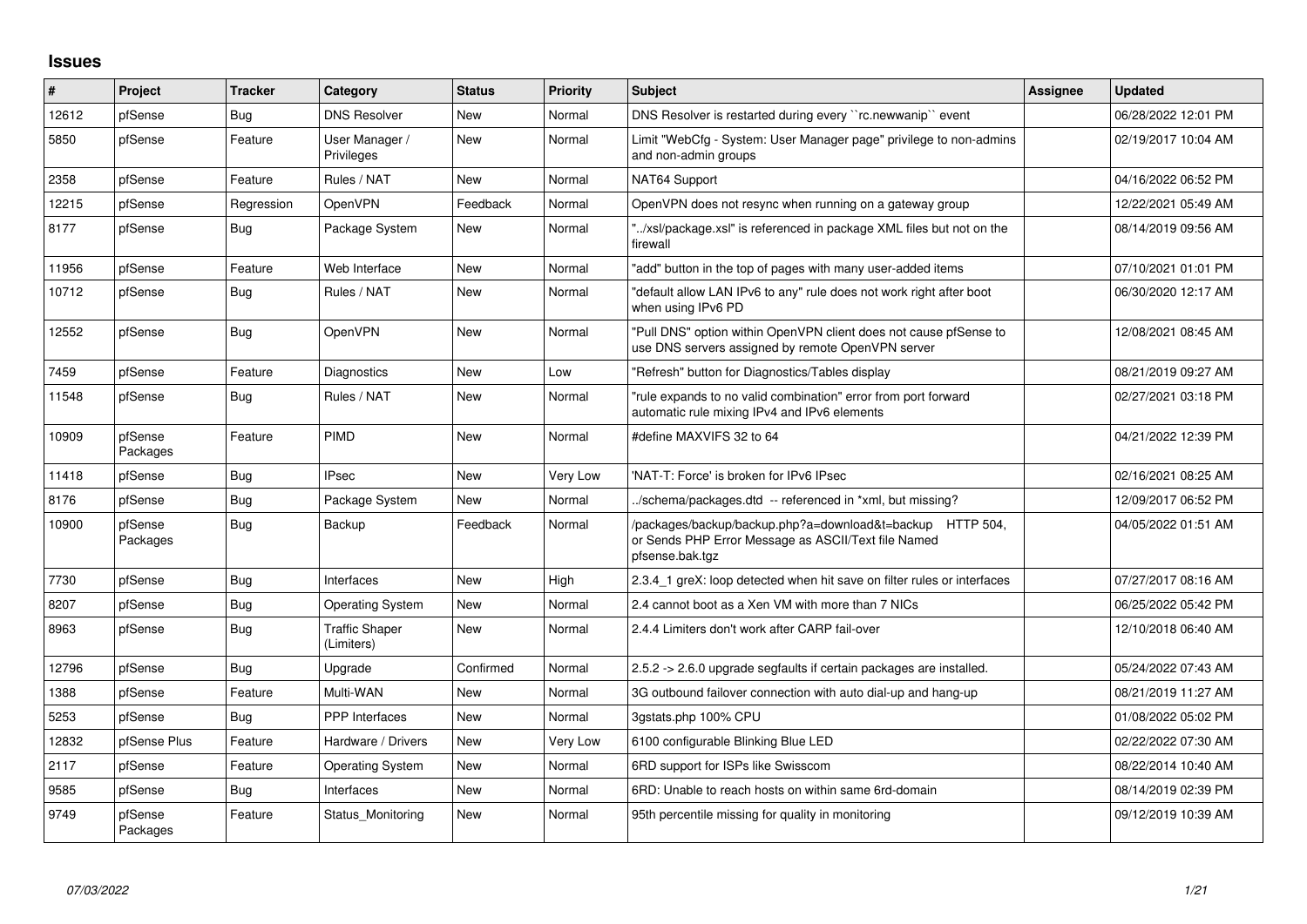| #     | Project             | <b>Tracker</b> | Category              | <b>Status</b> | Priority | <b>Subject</b>                                                                                                      | Assignee | <b>Updated</b>      |
|-------|---------------------|----------------|-----------------------|---------------|----------|---------------------------------------------------------------------------------------------------------------------|----------|---------------------|
| 7899  | pfSense             | Bug            | Traffic Shaper (ALTQ) | New           | Normal   | a floating 'match' rule on LAN does not put traffic from a broswer on a<br>clientpc into a shaper queue             |          | 09/28/2017 09:16 AM |
| 1924  | pfSense             | Feature        | Captive Portal        | <b>New</b>    | Normal   | Ability of CP's allowed IP addresses to use aliases                                                                 |          | 07/26/2018 04:28 AM |
| 12665 | pfSense             | Feature        | Rules / NAT           | <b>New</b>    | Normal   | Ability to add custom pf rules from the GUI                                                                         |          | 01/07/2022 09:30 AM |
| 7405  | pfSense             | Feature        | DHCP (IPv4)           | <b>New</b>    | Normal   | Ability to add dhcp host reservations from "Diagnostics -> ARP table"                                               |          | 10/12/2020 08:22 AM |
| 8532  | pfSense             | Feature        | OpenVPN               | New           | Low      | Ability to add metric to pushed routes                                                                              |          | 05/22/2018 07:45 AM |
| 8236  | pfSense             | Feature        | <b>DNS Resolver</b>   | New           | Normal   | Ability to configure "forward-first" and "forward-host" options for more<br>robust domain overrides in DNS Resolver |          | 12/26/2017 01:26 AM |
| 2218  | pfSense             | Feature        | CARP                  | <b>New</b>    | Normal   | Ability to delay CARP master status at boot time                                                                    |          | 03/03/2021 11:57 AM |
| 855   | pfSense             | Feature        | Multi-WAN             | New           | Normal   | Ability to selectively kill states on gateways recovery                                                             |          | 03/11/2022 08:30 AM |
| 7495  | pfSense             | Feature        | <b>DNS Resolver</b>   | New           | Low      | Ability to set TTL for local for Unbound host overrides and dhcp leases                                             |          | 03/06/2018 09:46 AM |
| 628   | pfSense             | Feature        | Web Interface         | New           | Low      | Ability to specify listen IP address of management services (SSH, web<br>interface)                                 |          | 07/09/2021 01:21 PM |
| 9725  | pfSense<br>Packages | Feature        | <b>ACME</b>           | <b>New</b>    | Very Low | Ability to use template variables in acme package                                                                   |          | 09/04/2019 07:12 AM |
| 3185  | pfSense             | Feature        | DHCP (IPv6)           | <b>New</b>    | Normal   | Accommodate a DHCPv6 failover-like mechanism                                                                        |          | 11/24/2017 10:44 AM |
| 8213  | pfSense<br>Packages | Bug            | haproxy               | New           | Normal   | acl src file not populated from alias                                                                               |          | 12/21/2017 02:02 PM |
| 9299  | pfSense<br>Packages | Feature        | <b>ACME</b>           | <b>New</b>    | Normal   | ACME package: Automate add/remove firewall rule for port<br>forwarding                                              |          | 01/30/2019 10:09 PM |
| 9833  | pfSense<br>Packages | Feature        | <b>ACME</b>           | <b>New</b>    | Normal   | ACME: add ability to use custom ACME server                                                                         |          | 04/07/2022 11:31 AM |
| 8560  | pfSense<br>Packages | <b>Bug</b>     | <b>ACME</b>           | <b>New</b>    | Normal   | ACME: can't update DNS records in DNSMadeEasy registar for<br>several domains with different API keys/ids           |          | 06/08/2018 01:28 PM |
| 8285  | pfSense             | Bug            | Web Interface         | New           | Normal   | Actions on stale data may result in catastrophic results                                                            |          | 01/16/2018 08:08 PM |
| 12570 | pfSense Docs        | Correction     | General               | <b>New</b>    | Normal   | Active appliance list missing 6100                                                                                  |          | 12/06/2021 11:41 AM |
| 13136 | pfSense<br>Packages | Feature        | pfBlockerNG           | <b>New</b>    | Normal   | Add crypt0rr DNS-over-HTTPS (DOH) provider list feeds                                                               |          | 05/07/2022 02:27 AM |
| 96    | pfSense             | Feature        | Rules / NAT           | <b>New</b>    | Normal   | Add "All local networks" to source and destination drop down boxen in<br>firewall rules                             |          | 02/06/2016 04:53 AM |
| 8224  | pfSense<br>Packages | Feature        | FreeRADIUS            | <b>New</b>    | Normal   | Add "OU" field to FreeRADIUS page                                                                                   |          | 02/21/2018 12:53 AM |
| 12162 | pfSense Docs        | Todo           | Products              | New           | Normal   | Add "usb reset" as possible solution for non-booting flash drives on<br>the SG-1100                                 |          | 10/07/2021 02:19 PM |
| 12025 | pfSense             | Todo           | Web Interface         | New           | Very Low | Add 1:1 Validation to Notify Someone They are 1:1 NAT'ing an<br><b>Interface Address</b>                            |          | 06/11/2021 10:05 AM |
| 12546 | pfSense Plus        | Feature        | Authentication        | New           | Normal   | Add 2FA Support to pfSense Plus Local Database Authentication                                                       |          | 06/25/2022 05:30 PM |
| 5474  | pfSense             | Feature        | Interfaces            | New           | Normal   | Add 802.1x configuration to wired interfaces.                                                                       |          | 03/16/2016 04:32 PM |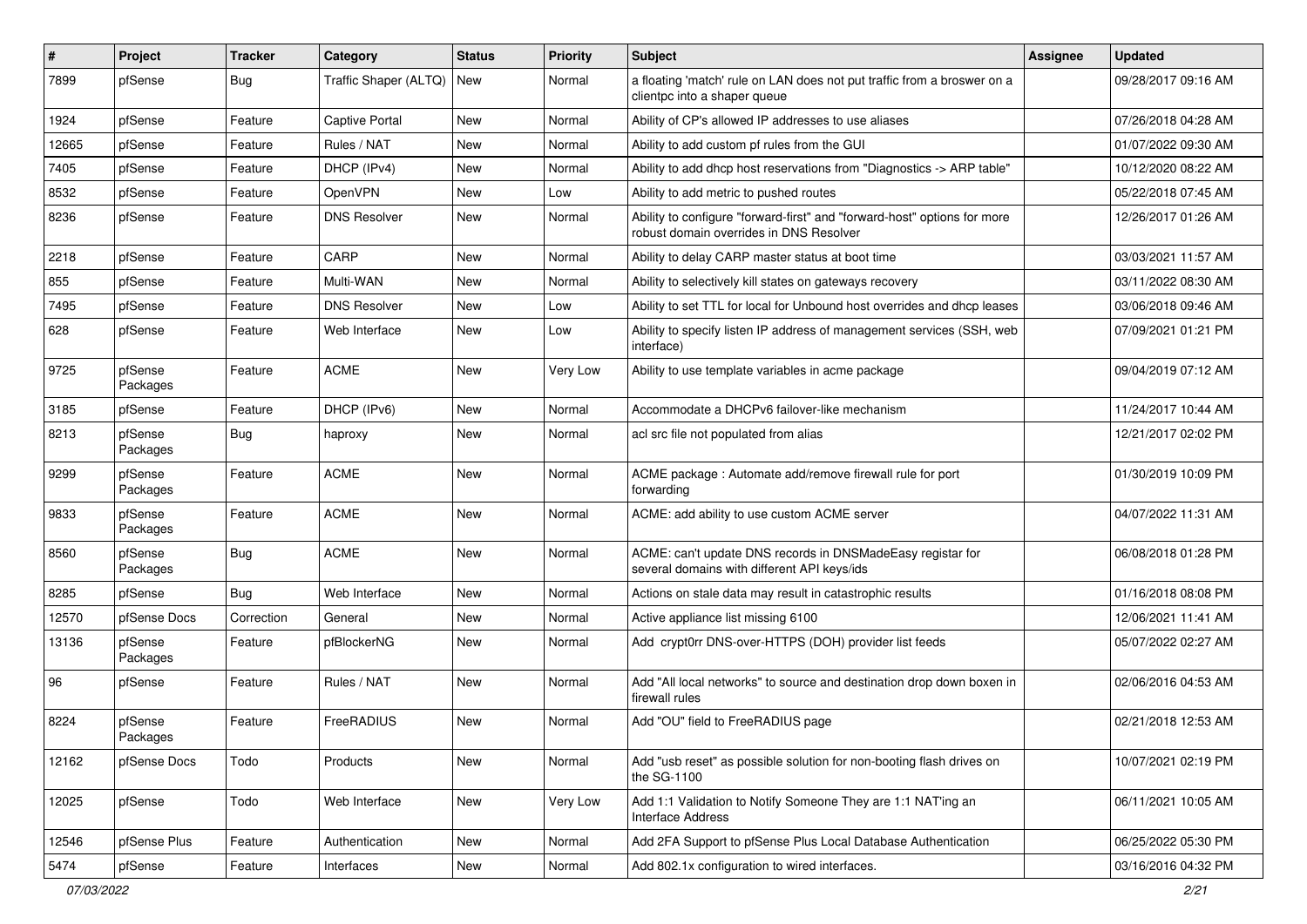| $\vert$ # | Project             | <b>Tracker</b> | Category                | <b>Status</b>                 | <b>Priority</b> | Subject                                                                                      | Assignee | <b>Updated</b>      |
|-----------|---------------------|----------------|-------------------------|-------------------------------|-----------------|----------------------------------------------------------------------------------------------|----------|---------------------|
| 4776      | pfSense             | Feature        | Wireless                | New                           | Normal          | Add 802.1x dynamic vlan support                                                              |          | 10/02/2020 07:42 AM |
| 7888      | pfSense             | Feature        | Package System          | <b>New</b>                    | Normal          | Add a button in package manager GUI to upgrade all packages                                  |          | 09/28/2017 05:50 AM |
| 7761      | pfSense             | Feature        | Rules / NAT             | New                           | Normal          | Add a way to match on IPv6 proto=0 (hop-by-hop header extension)                             |          | 08/13/2019 03:49 PM |
| 6917      | pfSense             | Feature        | Upgrade                 | <b>New</b>                    | Normal          | Add ability to choose from what IP/IFACE you search for updates                              |          | 11/11/2016 09:51 AM |
| 6038      | pfSense             | Feature        | Interfaces              | New                           | Normal          | Add ability to configure which interface is chosen for defining<br>hostname IP in /etc/hosts |          | 07/07/2017 09:56 AM |
| 12190     | pfSense             | Feature        | Rules / NAT             | <b>New</b>                    | Normal          | Add ability to reference ipv6 prefix in firewall rules and aliases                           |          | 08/05/2021 01:47 PM |
| 12551     | pfSense             | Feature        | <b>DNS Resolver</b>     | <b>New</b>                    | Low             | Add ability to set DNS resolver search domain list                                           |          | 12/01/2021 11:18 AM |
| 11156     | pfSense<br>Packages | Feature        | pfBlockerNG             | <b>New</b>                    | Normal          | Add an option include subdomains for the noAAAA feature                                      |          | 12/11/2020 10:19 AM |
| 12300     | pfSense             | Feature        | Hardware / Drivers      | New                           | Normal          | Add Aquantia Atlantic driver to pfsense                                                      |          | 09/14/2021 06:49 AM |
| 13304     | pfSense             | Feature        | Traffic Shaper (ALTQ)   | <b>Pull Request</b><br>Review | Normal          | Add Broadcom Netextreme II (bxe) to the altq capable check                                   |          | 06/28/2022 12:01 PM |
| 10466     | pfSense<br>Packages | Feature        | Suricata                | New                           | Low             | Add checkbox to Suricata blocked host view to resolve all resolvable<br>IP's automatically   |          | 02/02/2022 06:04 PM |
| 12564     | pfSense             | Feature        | Aliases / Tables        | New                           | Low             | add column to show that an Alias is in use by or not                                         |          | 12/04/2021 07:25 PM |
| 10962     | pfSense             | Feature        | Dynamic DNS             | New                           | Normal          | Add Cpanel support for Dynamic DNS Clients                                                   |          | 12/28/2020 01:56 PM |
| 9912      | pfSense<br>Packages | Feature        | ntop                    | New                           | Normal          | add custom DPI to ntopng                                                                     |          | 11/18/2019 10:57 AM |
| 10395     | pfSense             | Feature        | Dashboard               | New                           | Low             | Add Dashboard System Information support for more PC Engines<br>APU boards                   |          | 02/17/2022 01:02 AM |
| 12097     | pfSense<br>Packages | Feature        | pfBlockerNG             | <b>New</b>                    | Normal          | Add dnsbl and geoip logs to system log                                                       |          | 07/06/2021 01:25 PM |
| 12805     | pfSense Docs        | New Content    | General                 | New                           | Very Low        | Add documentation about what triggers a notfication                                          |          | 02/15/2022 05:10 PM |
| 11369     | pfSense             | Feature        | <b>Operating System</b> | New                           | Low             | add Enabling IPv6 Source Address Validation support                                          |          | 02/04/2021 10:03 AM |
| 3899      | pfSense             | Feature        | Web Interface           | New                           | Normal          | Add feature to allow reordering of <package> items in config.xml</package>                   |          | 09/27/2014 04:40 PM |
| 13201     | pfSense<br>Packages | Feature        | pfBlockerNG             | New                           | Normal          | Add FireHol Security IP Feeds                                                                |          | 05/23/2022 06:34 AM |
| 12465     | pfSense<br>Packages | Feature        | haproxy                 | <b>New</b>                    | Normal          | Add forwardfor advanced usecases                                                             |          | 10/16/2021 07:35 PM |
| 7720      | pfSense             | Feature        | Hardware / Drivers      | <b>New</b>                    | Normal          | Add general watchdog kernel modules (like ichwd) and watchdogd<br>support in the GUI.        |          | 08/19/2019 01:20 PM |
| 8372      | pfSense             | Feature        | Logging                 | New                           | Normal          | add gui setting to adjust refresh rate for dynamic firewall logs                             |          | 08/14/2019 10:31 AM |
| 4628      | pfSense             | Feature        | Web Interface           | New                           | Normal          | Add GUI to manage loader tunables (e.g. loader.conf.local)                                   |          | 09/16/2015 04:28 PM |
| 13244     | pfSense             | Feature        | Web Interface           | New                           | Normal          | Add help text under Timezone settings in the GUI                                             |          | 06/03/2022 01:00 PM |
| 6412      | pfSense             | Feature        | <b>Operating System</b> | New                           | Normal          | Add includedir directive for /var/etc/xinet.d to xinetd configuration                        |          | 08/13/2019 01:23 PM |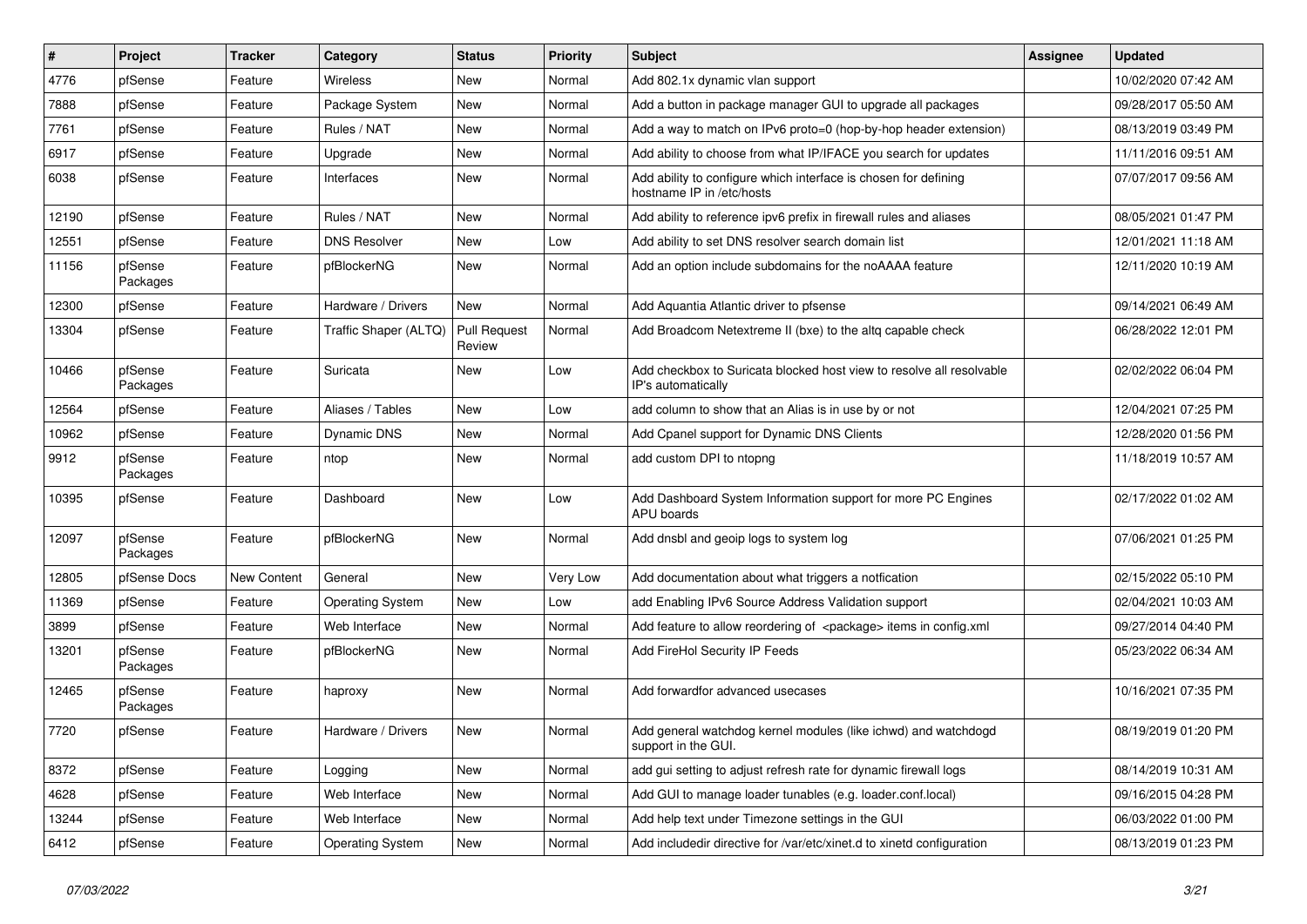| $\pmb{\#}$ | <b>Project</b>      | <b>Tracker</b> | Category                    | <b>Status</b> | <b>Priority</b> | <b>Subject</b>                                                                                             | <b>Assignee</b> | <b>Updated</b>      |
|------------|---------------------|----------------|-----------------------------|---------------|-----------------|------------------------------------------------------------------------------------------------------------|-----------------|---------------------|
| 12711      | pfSense<br>Packages | Feature        | Telegraf                    | New           | Normal          | Add InfluxDB V2 support                                                                                    |                 | 01/21/2022 02:54 AM |
| 746        | pfSense             | Feature        | Rules / NAT                 | New           | Normal          | Add interface group to source/dest drop downs                                                              |                 | 07/19/2010 05:10 PM |
| 12459      | pfSense             | Todo           | <b>Virtual IP Addresses</b> | New           | Normal          | Add IP Alias subnet input validation                                                                       |                 | 10/15/2021 09:35 AM |
| 7626       | pfSense             | Feature        | Interfaces                  | New           | Normal          | Add IPoE support for WAN                                                                                   |                 | 01/01/2022 12:31 AM |
| 9798       | pfSense<br>Packages | Feature        | pfBlockerNG                 | New           | Normal          | add ipv4 and ipv6 dnscrypt-resolvers feeds                                                                 |                 | 10/14/2021 09:48 AM |
| 11703      | pfSense<br>Packages | Feature        | <b>FRR</b>                  | New           | Normal          | add Krill and Routinator support BGP RPKI                                                                  |                 | 03/18/2021 07:47 PM |
| 12370      | pfSense             | Feature        | Rules / NAT                 | New           | Low             | Add limiters to Queue column on firewall rule list                                                         |                 | 09/14/2021 07:37 AM |
| 5307       | pfSense             | Feature        | <b>RRD Graphs</b>           | New           | Low             | Add logarithmic scale option to RRD graphs                                                                 |                 | 10/14/2015 07:37 AM |
| 1136       | pfSense             | Feature        | Rules / NAT                 | New           | Normal          | Add logic to automatically avoid route-to for static route networks                                        |                 | 10/09/2018 05:11 AM |
| 12860      | pfSense<br>Packages | Feature        | New Package<br>Request      | New           | Normal          | add mmc-utils package to all images                                                                        |                 | 02/24/2022 07:18 AM |
| 8099       | pfSense<br>Packages | Feature        | Telegraf                    | New           | Normal          | Add more configuration flexibility to Telegraf                                                             |                 | 08/13/2019 09:39 AM |
| 8558       | pfSense             | Feature        | Web Interface               | New           | Normal          | Add more table sorting in various UI pages                                                                 |                 | 08/21/2019 09:14 AM |
| 290        | pfSense             | Feature        | Multi-WAN                   | New           | Low             | Add Multi-WAN awareness to UPnP                                                                            |                 | 01/06/2016 05:24 PM |
| 753        | pfSense             | Feature        | OpenVPN                     | New           | Normal          | Add OpenVPN foreign option support                                                                         |                 | 09/02/2019 10:38 AM |
| 13009      | pfSense             | Feature        | <b>OpenVPN</b>              | New           | Normal          | Add option for multiple remote addresses to OpenVPN Client                                                 |                 | 03/31/2022 12:42 PM |
| 7800       | pfSense             | Feature        | Logging                     | New           | Normal          | Add option for state logging                                                                               |                 | 08/13/2019 03:51 PM |
| 7686       | pfSense<br>Packages | Feature        | haproxy                     | New           | Normal          | Add option in HAProxy to configure SSL defaults based on the Mozilla<br><b>SSL Configuration Generator</b> |                 | 08/16/2019 01:09 PM |
| 11056      | pfSense             | Feature        | Interfaces                  | <b>New</b>    | Normal          | Add option to disable flow-control on interfaces in GUI                                                    |                 | 11/11/2020 04:41 PM |
| 4098       | pfSense             | Feature        | Authentication              | New           | Normal          | Add option to force a password change on login                                                             |                 | 08/21/2019 10:31 AM |
| 12329      | pfSense<br>Packages | Feature        | Avahi                       | <b>New</b>    | Normal          | Add optional floating firewall rules for IPv4 and IPv6                                                     |                 | 02/09/2022 04:43 PM |
| 8330       | pfSense             | Feature        | DHCP (IPv4)                 | New           | Normal          | add options for ddns-local-address statements                                                              |                 | 04/27/2021 12:31 PM |
| 3882       | pfSense             | Feature        | Web Interface               | New           | Normal          | Add OUI database to the base system, remove dependency on nmap                                             |                 | 03/08/2018 06:44 PM |
| 10547      | pfSense<br>Packages | Feature        | New Package<br>Request      | New           | Normal          | Add package addrwatch. Addrwatch is like arpwatch but works with<br>ipv4 and ipv6                          |                 | 05/11/2020 09:20 AM |
| 9315       | pfSense<br>Packages | Feature        | New Package<br>Request      | New           | Normal          | Add Package: dnscrypt-proxy                                                                                |                 | 03/05/2021 02:38 AM |
| 2771       | pfSense             | Feature        | Rules / NAT                 | <b>New</b>    | Normal          | Add packet tracing simulator                                                                               |                 | 08/13/2019 12:24 PM |
| 10839      | pfSense             | Feature        | Traffic Shaper (ALTQ)       | New           | Normal          | Add popular messengers to the Traffic Shaper Wizard                                                        |                 | 08/18/2020 10:07 AM |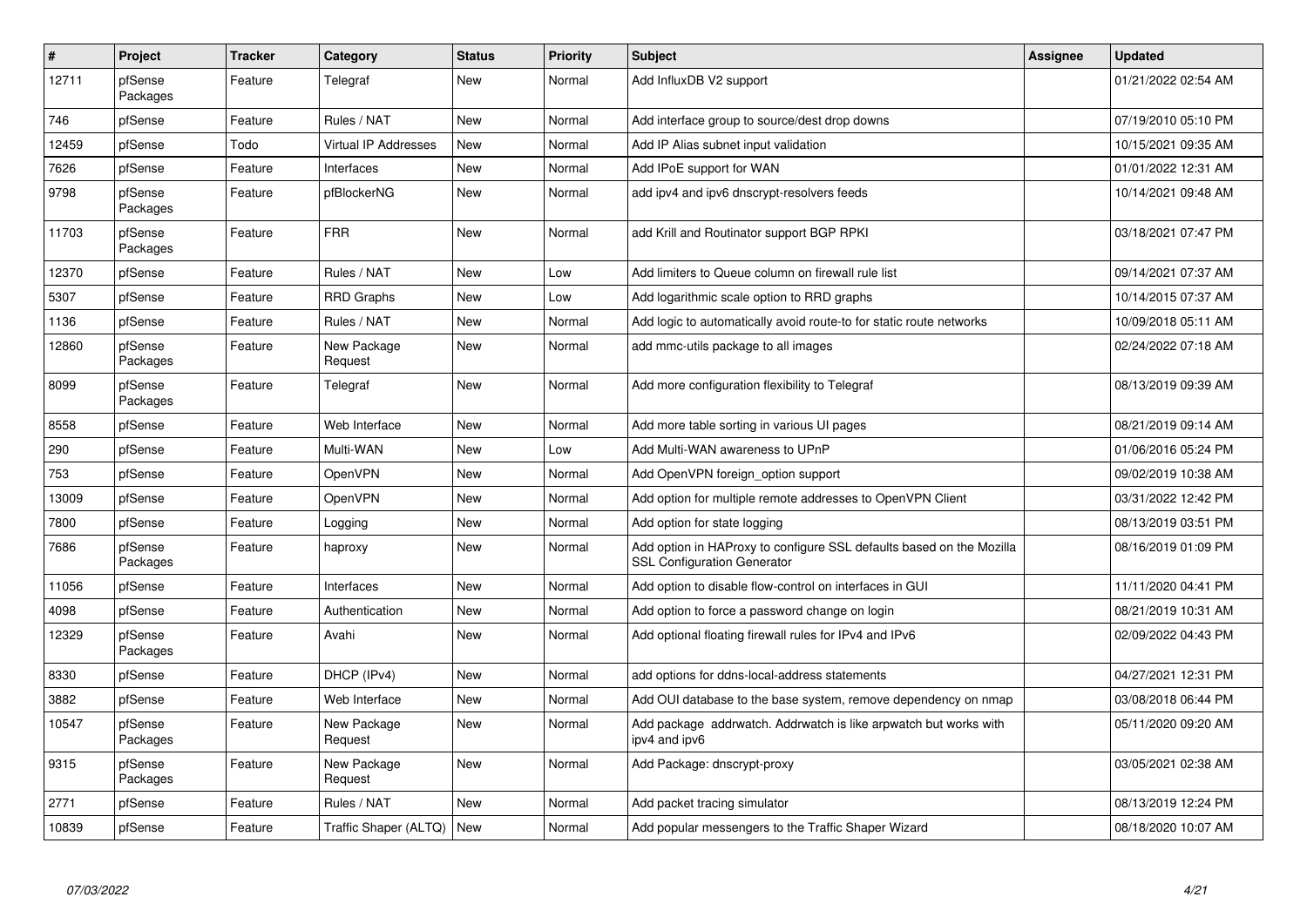| $\pmb{\#}$ | Project             | <b>Tracker</b> | Category                | <b>Status</b>                 | <b>Priority</b> | Subject                                                                                      | Assignee | <b>Updated</b>      |
|------------|---------------------|----------------|-------------------------|-------------------------------|-----------------|----------------------------------------------------------------------------------------------|----------|---------------------|
| 5360       | pfSense             | Feature        | UPnP/NAT-PMP            | New                           | Normal          | Add possibility to configure independent "UPnP & NAT-PMP"<br>instances                       |          | 10/31/2015 04:25 AM |
| 8216       | pfSense<br>Packages | Feature        | Telegraf                | New                           | Normal          | Add prometheus output for telegraf                                                           |          | 09/09/2020 05:33 AM |
| 6804       | pfSense             | Feature        | Diagnostics             | New                           | Very Low        | Add row counter into Diagnostics -> Edit File                                                |          | 08/20/2019 03:44 PM |
| 9060       | pfSense             | Feature        | Logging                 | New                           | Normal          | add rule name filtering field for firewall log viewer                                        |          | 08/14/2019 12:38 PM |
| 4997       | pfSense             | Feature        | Rules / NAT             | New                           | Normal          | Add setting option to choose default log action for new firewall rules                       |          | 08/20/2019 03:29 PM |
| 9044       | pfSense<br>Packages | Feature        | New Package<br>Request  | New                           | Normal          | <b>Add SoftEther</b>                                                                         |          | 11/02/2019 10:51 AM |
| 9222       | pfSense             | Feature        | Authentication          | New                           | Normal          | Add sshguard log when release an IP                                                          |          | 08/14/2019 01:00 PM |
| 13058      | pfSense             | Todo           | Rules / NAT             | New                           | Normal          | Add static routes and directly connected networks back to policy route<br>negation rules     |          | 04/13/2022 08:05 AM |
| 5525       | pfSense             | Feature        | OpenVPN                 | New                           | Normal          | Add static routes for OpenVPN client remote peer addresses when<br>using non-default WANs    |          | 11/25/2015 08:44 AM |
| 12507      | pfSense<br>Packages | Bug            | softflowd               | <b>Pull Request</b><br>Review | Normal          | Add support for bi-directional flows in softflowd                                            |          | 11/11/2021 03:53 AM |
| 13296      | pfSense             | Feature        | DHCP (IPv6)             | New                           | Normal          | Add support for DHCP6 OPTION_PD_EXCLUDE (RFC 6603)                                           |          | 06/24/2022 10:10 PM |
| 12286      | pfSense<br>Packages | Bug            | FreeRADIUS              | New                           | Normal          | Add support for ntlm auth in LDAP                                                            |          | 08/20/2021 08:27 AM |
| 13260      | pfSense             | Feature        | Authentication          | New                           | Normal          | Add support for OpenVPN static-challenge                                                     |          | 06/09/2022 02:04 PM |
| 10600      | pfSense<br>Packages | Feature        | pfBlockerNG             | New                           | Normal          | Add support for pfBlockerNG "Action list" feature                                            |          | 08/10/2020 02:39 AM |
| 11931      | pfSense<br>Packages | Feature        | <b>ACME</b>             | New                           | Normal          | Add support for validating a domain's ownership via Google Cloud<br>Cloud DNS                |          | 02/15/2022 03:18 AM |
| 9238       | pfSense<br>Packages | Feature        | New Package<br>Request  | New                           | Normal          | Add support for Zerotier                                                                     |          | 05/17/2021 01:58 PM |
| 12139      | pfSense             | Feature        | <b>DNS Forwarder</b>    | New                           | Normal          | Add support in for specifying a DNSMASQ configuration file                                   |          | 07/16/2021 09:45 PM |
| 10223      | pfSense             | Feature        | Interfaces              | New                           | Normal          | Add the ability to create additional loopback interfaces                                     |          | 12/15/2020 04:35 PM |
| 12521      | pfSense             | Feature        | <b>Operating System</b> | New                           | Very Low        | Add the BBR2, QUIC, RACK Congestion Control (CC) protocols                                   |          | 11/15/2021 07:40 AM |
| 7922       | pfSense             | Feature        | Rules / NAT             | New                           | Normal          | Add the option to select the ISP IPv6 Delegated Prefix as a<br>destination in firewall rules |          | 10/10/2017 06:36 PM |
| 12882      | pfSense<br>Packages | Feature        | pfBlockerNG             | Feedback                      | Normal          | Add the option to specify CURLOPT_INTERFACE in pfBlockerNG<br>IPv4/IPv6 lists                |          | 03/24/2022 11:16 AM |
| 12676      | pfSense             | Feature        | Rules / NAT             | New                           | Normal          | Add the Tagged option on the Port Forward rules edit page                                    |          | 01/11/2022 05:52 AM |
| 4374       | pfSense             | Feature        | Notifications           | New                           | Low             | Add timestamps to notification e-mails                                                       |          | 02/05/2015 12:43 AM |
| 10514      | pfSense             | Feature        | Web Interface           | New                           | Normal          | Add to every page an unparsed Notes field for administrative<br>reference                    |          | 04/30/2020 06:32 PM |
| 9800       | pfSense             | Feature        | Hardware / Drivers      | New                           | Normal          | Add toggle for net.isr.dispatch=deferred in GUI                                              |          | 09/29/2019 06:18 AM |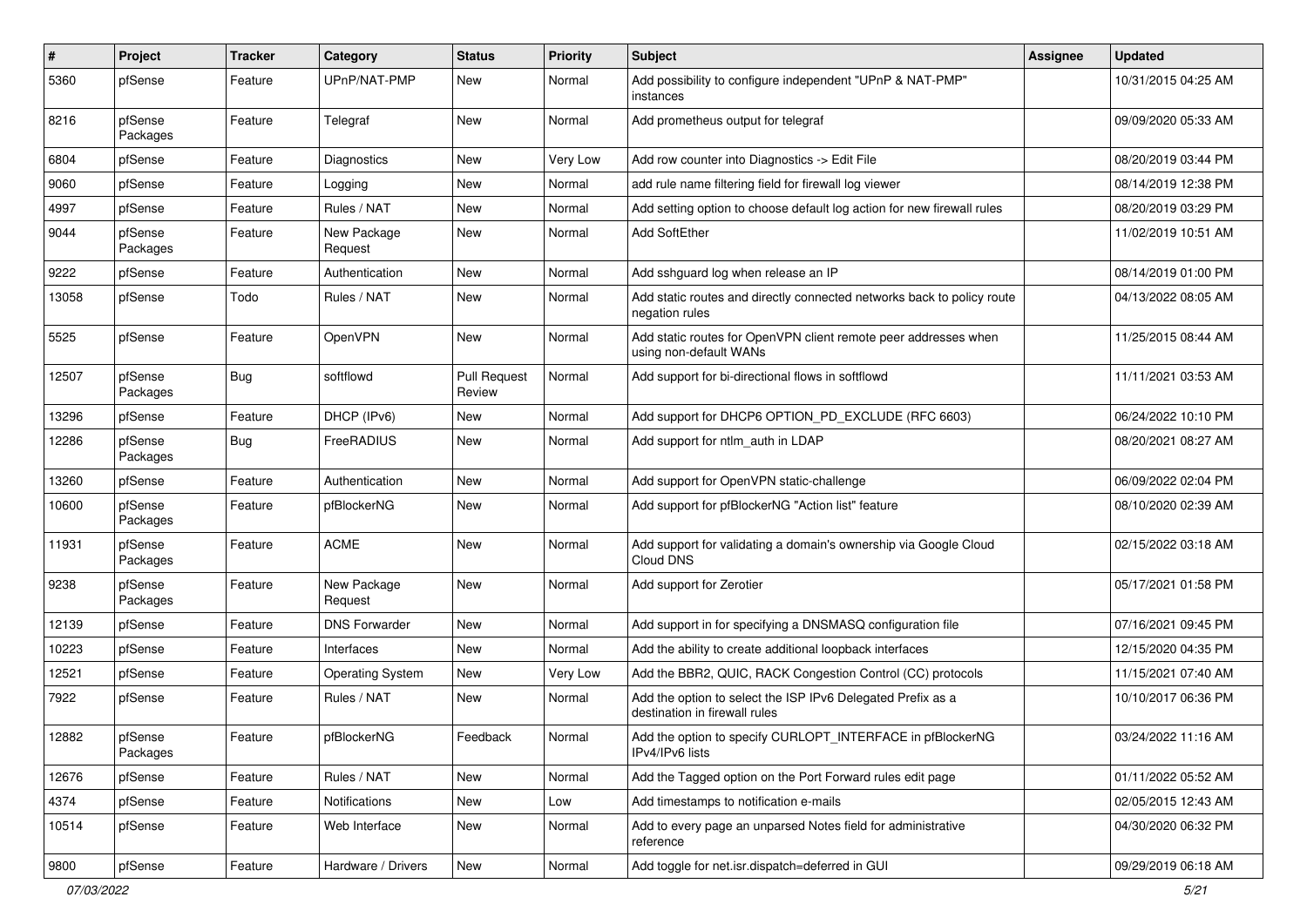| $\vert$ # | Project             | <b>Tracker</b> | Category                        | <b>Status</b> | <b>Priority</b> | <b>Subject</b>                                                                                                   | <b>Assignee</b> | <b>Updated</b>      |
|-----------|---------------------|----------------|---------------------------------|---------------|-----------------|------------------------------------------------------------------------------------------------------------------|-----------------|---------------------|
| 7181      | pfSense             | Feature        | Rules / NAT                     | <b>New</b>    | Low             | Add Top and Add Bottom on Seperator                                                                              |                 | 08/21/2019 08:55 AM |
| 13311     | pfSense Docs        | New Content    | Troubleshooting                 | <b>New</b>    | High            | Add troubleshooting tips for ZFS boot issues                                                                     |                 | 06/28/2022 11:04 AM |
| 9591      | pfSense             | Feature        | Rules / NAT                     | New           | Normal          | Add under firewall rules a search box                                                                            |                 | 08/14/2019 02:39 PM |
| 12457     | pfSense Docs        | Todo           | Packages                        | New           | Very Low        | Add UPS Configuration Recipes for apcupsd and nut UPS Packages<br>with Common Brand Units                        |                 | 10/18/2021 08:37 AM |
| 7852      | pfSense             | Feature        | <b>DNS Resolver</b>             | <b>New</b>    | Normal          | Add views support to Unbound GUI                                                                                 |                 | 09/11/2017 12:26 PM |
| 8161      | pfSense<br>Packages | Feature        | FreeRADIUS                      | <b>New</b>    | Very Low        | Add virtual server support to FreeRadius                                                                         |                 | 12/05/2017 01:57 PM |
| 12905     | pfSense             | Bug            | Web Interface                   | <b>New</b>    | Normal          | Add VLAN Re-assignment to Import Interface Mismatch Wizard                                                       |                 | 03/07/2022 08:05 AM |
| 11732     | pfSense Plus        | Feature        | Hardware / Drivers              | New           | Normal          | Add VXLAN Support to pfSense Plus                                                                                |                 | 03/15/2022 02:35 AM |
| 11280     | pfSense             | Todo           | WireGuard                       | New           | Normal          | Add WireGuard to ALTQ list                                                                                       |                 | 04/27/2021 12:32 PM |
| 12859     | pfSense<br>Packages | Feature        | Zabbix                          | <b>New</b>    | Normal          | Add Zabbix 6.0 LTS (agent and proxy) packages                                                                    |                 | 02/23/2022 07:11 AM |
| 10265     | pfSense<br>Packages | Bug            | <b>Notes</b>                    | New           | Very Low        | Adding a Note with malformed title will force system restore                                                     |                 | 02/27/2020 10:12 AM |
| 11410     | pfSense<br>Packages | Feature        | New Package<br>Request          | <b>New</b>    | Normal          | adding bpytop (former Bashtop)                                                                                   |                 | 07/26/2021 12:33 PM |
| 13331     | pfSense Docs        | New Content    | Packages                        | <b>New</b>    | Normal          | adding documents for RIP routing protocol                                                                        |                 | 07/02/2022 02:28 PM |
| 6517      | pfSense             | <b>Bug</b>     | <b>IPsec</b>                    | Confirmed     | Normal          | Adding mobile IPsec phase 2 entries requires restart of strongswan                                               |                 | 06/21/2016 11:04 PM |
| 12658     | pfSense<br>Packages | Feature        | darkstat                        | New           | Normal          | Adding prometheus metrics to darkstat                                                                            |                 | 05/27/2022 09:44 PM |
| 4899      | pfSense             | Feature        | DHCP (IPv4)                     | New           | Normal          | Additional BOOTP/DHCP Options should allow a force option                                                        |                 | 01/02/2018 02:24 PM |
| 790       | pfSense             | Feature        | <b>Operating System</b>         | New           | Normal          | Advanced options for dnsclient (resolv.conf)                                                                     |                 | 04/21/2022 12:39 PM |
| 13074     | pfSense Plus        | Bug            | Cryptographic<br><b>Modules</b> | New           | Normal          | AES-GCM with SafeXcel on Netgate 2100 causes MBUF overload                                                       |                 | 06/12/2022 11:14 AM |
| 9654      | pfSense             | Bug            | <b>DNS Resolver</b>             | New           | Normal          | After reboot, the DNS resolver must be restarted before it will<br>advertise the ipv6 DNS address of the router. |                 | 11/20/2020 03:12 AM |
| 11493     | pfSense<br>Packages | <b>Bug</b>     | Zabbix                          | <b>New</b>    | Very Low        | After upgrade zabbix proxy wont start                                                                            |                 | 02/21/2021 05:31 AM |
| 12708     | pfSense             | Bug            | Aliases / Tables                | New           | Normal          | alias with non resolving DNS entry breaks underlying pf table                                                    |                 | 02/20/2022 06:13 PM |
| 4195      | pfSense             | Feature        | Aliases / Tables                | New           | Low             | Aliases: sections                                                                                                |                 | 08/21/2019 11:01 AM |
| 6457      | pfSense             | Feature        | Installer                       | New           | Normal          | Allow ability to configure AWS EC2 AMI via userdata                                                              |                 | 09/21/2020 02:54 PM |
| 946       | pfSense             | Feature        | <b>IPsec</b>                    | New           | Normal          | Allow aliases to be used to define IPsec phase 2 networks                                                        |                 | 04/21/2022 12:39 PM |
| 4989      | pfSense             | Feature        | <b>IPsec</b>                    | New           | Normal          | Allow all valid strongswan remote gateway options in gui                                                         |                 | 08/20/2015 02:57 PM |
| 3862      | pfSense             | Feature        | <b>IGMP Proxy</b>               | New           | Normal          | Allow configuration of IGMP proxy's 'quickleave' parameter from the<br>web interface                             |                 | 04/05/2016 03:24 AM |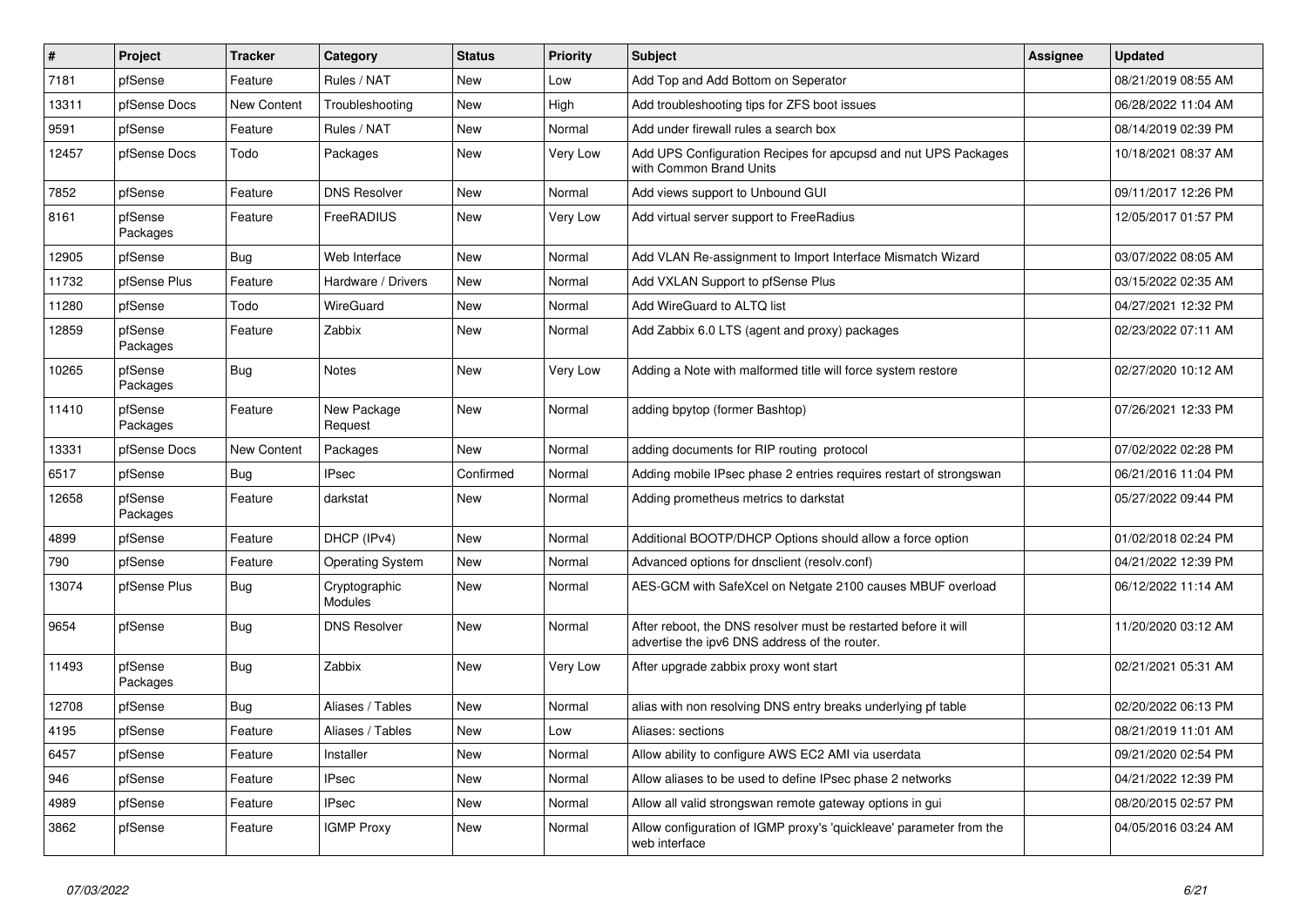| $\vert$ # | Project             | <b>Tracker</b> | Category              | <b>Status</b> | <b>Priority</b> | <b>Subject</b>                                                                                          | <b>Assignee</b> | <b>Updated</b>      |
|-----------|---------------------|----------------|-----------------------|---------------|-----------------|---------------------------------------------------------------------------------------------------------|-----------------|---------------------|
| 3552      | pfSense             | Feature        | PPP Interfaces        | <b>New</b>    | Normal          | Allow configuring link keep-alive value in PPP                                                          |                 | 05/14/2014 10:26 AM |
| 12736     | pfSense<br>Packages | Feature        | pfBlockerNG           | <b>New</b>    | Low             | Allow custom cron intervals                                                                             |                 | 01/30/2022 08:55 PM |
| 12600     | pfSense             | Feature        | Aliases / Tables      | <b>New</b>    | Normal          | allow custom mask for a network alias created from a FQDN                                               |                 | 12/15/2021 10:50 AM |
| 6776      | pfSense             | Feature        | Rules / NAT           | New           | Normal          | Allow disabling of "filter rule association" by default                                                 |                 | 08/17/2021 10:56 AM |
| 9063      | pfSense             | Feature        | Dynamic DNS           | New           | Normal          | Allow dynamic DNS client entry to specify which Check IP service to<br><b>use</b>                       |                 | 10/24/2018 11:53 AM |
| 3623      | pfSense             | Feature        | Package System        | New           | Normal          | Allow each package to choose if it is restarted on interface events                                     |                 | 04/26/2014 01:00 PM |
| 5825      | pfSense             | Feature        | Authentication        | <b>New</b>    | Normal          | Allow EAP-RADIUS for authentication servers                                                             |                 | 08/21/2019 10:32 AM |
| 4501      | pfSense             | Feature        | Notifications         | New           | Normal          | Allow email report to send multiple destination                                                         |                 | 02/06/2016 04:07 AM |
| 7691      | pfSense<br>Packages | Feature        | Squid                 | <b>New</b>    | Normal          | Allow for custom icap services for squid                                                                |                 | 08/24/2017 03:16 AM |
| 5629      | pfSense             | Bug            | <b>IPsec</b>          | <b>New</b>    | Normal          | Allow for IPsec configuration using certs without a CA                                                  |                 | 12/31/2021 05:21 PM |
| 4165      | pfSense             | Feature        | Rules / NAT           | New           | Low             | Allow for security zones when defining interfaces and firewall rules.                                   |                 | 02/06/2016 04:35 AM |
| 4234      | pfSense             | Feature        | <b>IPsec</b>          | Assigned      | Low             | allow for strict user <> cn validation of mobile ipsec users when using<br>rsa+xauth                    |                 | 01/24/2017 06:11 AM |
| 8769      | pfSense<br>Packages | Feature        | FreeRADIUS            | New           | Normal          | Allow FreeRADIUS users to change their own Passwords and Pins                                           |                 | 10/11/2018 11:34 AM |
| 6796      | pfSense             | Feature        | Interfaces            | <b>New</b>    | Normal          | Allow hostnames as GRE and GIF endpoints                                                                |                 | 08/13/2019 02:35 PM |
| 7971      | pfSense             | Feature        | Captive Portal        | <b>New</b>    | Normal          | Allow import, export and synchronization of MACs under Captive<br>Portal service                        |                 | 10/19/2017 04:56 AM |
| 1268      | pfSense             | Feature        | Certificates          | <b>New</b>    | Normal          | Allow mass renewing of certs                                                                            |                 | 11/01/2019 03:17 PM |
| 6956      | pfSense             | Feature        | <b>Captive Portal</b> | <b>New</b>    | Normal          | Allow more control over concurrent logins                                                               |                 | 11/23/2016 12:01 PM |
| 371       | pfSense             | Feature        | Rules / NAT           | New           | Normal          | Allow moving of bogon and RFC 1918 rules                                                                |                 | 02/06/2016 04:53 AM |
| 10890     | pfSense             | Feature        | Interfaces            | New           | Normal          | Allow multiple assigned interfaces to track status of a single switch<br>port                           |                 | 09/14/2020 07:20 AM |
| 11438     | pfSense             | Feature        | Hardware / Drivers    | <b>New</b>    | Low             | Allow multiple cryptographic accelerator modules to be loaded at the<br>same time                       |                 | 02/18/2021 12:40 PM |
| 6604      | pfSense             | Feature        | <b>NTPD</b>           | <b>New</b>    | Normal          | Allow NTP server list to be overridden by DHCP/PPP                                                      |                 | 08/13/2019 01:39 PM |
| 10841     | pfSense<br>Packages | Feature        | pfBlockerNG           | <b>New</b>    | Normal          | Allow per Source/VLAN/Network individual black&whitelists                                               |                 | 10/18/2020 07:42 AM |
| 7078      | pfSense             | Feature        | OpenVPN               | New           | Low             | Allow reordering of client specific overrides in OpenVPN                                                |                 | 11/21/2019 02:48 PM |
| 8458      | pfSense             | Feature        | Dashboard             | New           | Low             | Allow reordering of interface widget                                                                    |                 | 08/14/2019 10:52 AM |
| 2479      | pfSense             | Feature        | Dashboard             | New           | Normal          | Allow reordering of the traffic graphs on the dashboard                                                 |                 | 06/08/2012 04:13 PM |
| 1935      | pfSense             | Feature        | Rules / NAT           | New           | Normal          | Allow rule with max-src-conn-* options to make conditional use of<br>"overload <virusprot>"</virusprot> |                 | 10/07/2011 09:31 AM |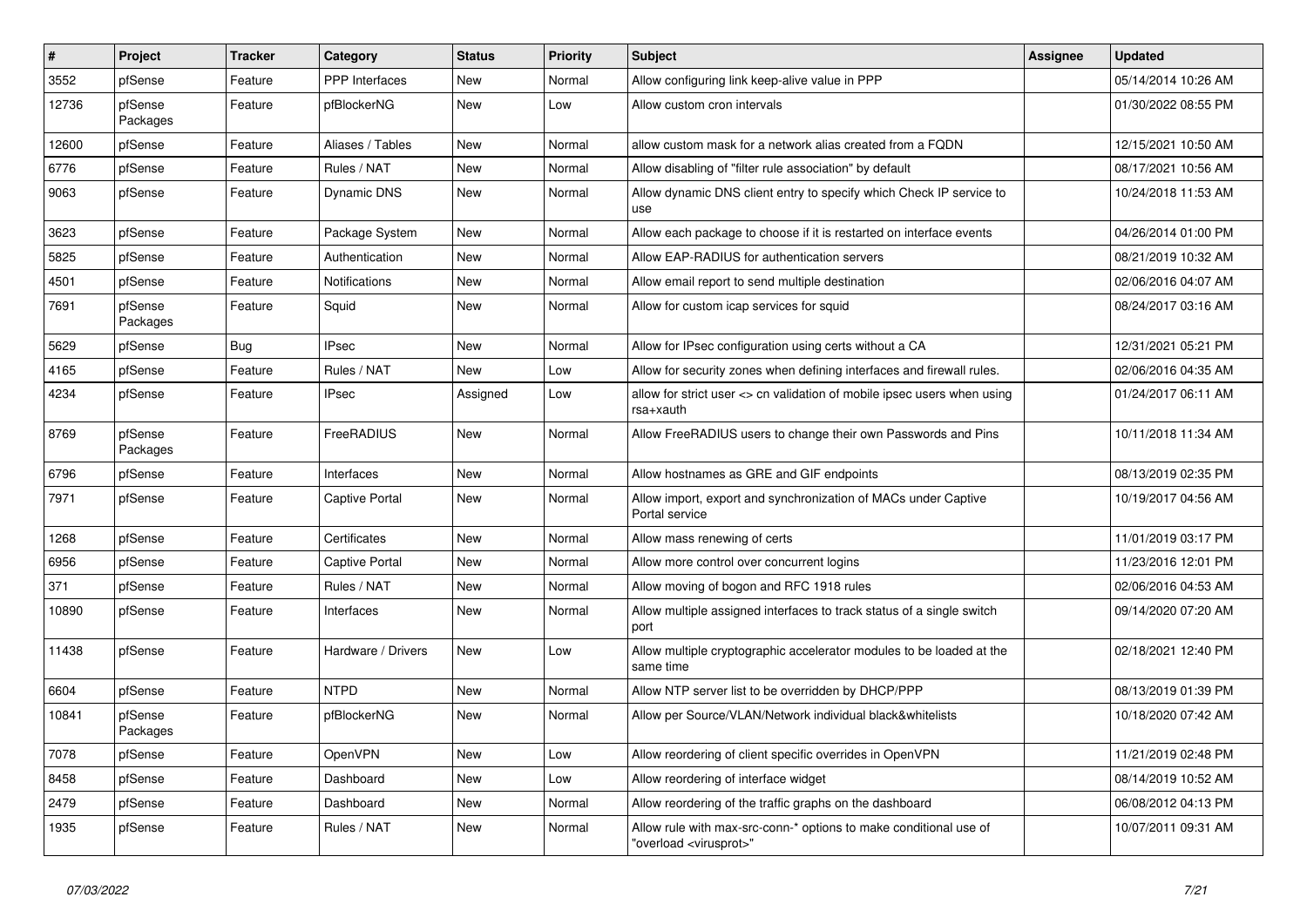| #     | Project             | <b>Tracker</b> | Category                 | <b>Status</b> | <b>Priority</b> | Subject                                                                                     | <b>Assignee</b> | <b>Updated</b>      |
|-------|---------------------|----------------|--------------------------|---------------|-----------------|---------------------------------------------------------------------------------------------|-----------------|---------------------|
| 8178  | pfSense             | Feature        | Package System           | New           | Normal          | Allow setting attributes for form elements in package XML                                   |                 | 12/09/2017 07:48 PM |
| 12077 | pfSense             | Feature        | Gateways                 | New           | Normal          | Allow stick-connections per gateway group                                                   |                 | 06/24/2021 08:45 AM |
| 10468 | pfSense             | Feature        | Web Interface            | New           | Normal          | Allow to download log files from WebGUI                                                     |                 | 04/17/2020 06:17 AM |
| 10258 | pfSense             | Feature        | Certificates             | New           | Very Low        | allow to sign CA                                                                            |                 | 02/20/2020 04:20 AM |
| 10377 | pfSense<br>Packages | Feature        | FreeRADIUS               | <b>New</b>    | Very Low        | Allow usage of TOTP (Google-Authenticator) without PIN                                      |                 | 03/30/2020 11:43 AM |
| 12473 | pfSense             | Feature        | <b>IPsec</b>             | New           | Normal          | Allow user adjustment of IPsec Keep Alive periodic checks                                   |                 | 12/22/2021 05:59 AM |
| 10843 | pfSense             | Feature        | Authentication           | <b>New</b>    | Normal          | Allow user manager settings to specify multiple authentication servers                      |                 | 01/13/2022 07:22 AM |
| 8483  | pfSense             | Feature        | Traffic Shaper (ALTQ)    | New           | Normal          | Allow user to choose order of Queues status                                                 |                 | 08/21/2019 09:12 AM |
| 7902  | pfSense<br>Packages | Feature        | OpenVPN Client<br>Export | New           | Low             | allow vpn client export of other to be a blank field                                        |                 | 08/19/2019 03:33 PM |
| 11757 | pfSense             | Feature        | <b>XMLRPC</b>            | <b>New</b>    | Normal          | Allow XMLRPC sync to bypass default auth server in favor of local<br>database               |                 | 03/30/2021 03:18 PM |
| 12903 | pfSense             | Feature        | Notifications            | New           | Normal          | alternative authentication methods for email notifications?                                 |                 | 03/07/2022 07:52 AM |
| 10765 | pfSense             | Bug            | Authentication           | New           | Normal          | Ampersands in Idap_extended_query are escaped twice                                         |                 | 09/02/2020 07:55 AM |
| 10845 | pfSense<br>Packages | Bug            | apcupsd                  | <b>New</b>    | Normal          | apcupsd doesn't stop when not enabled                                                       |                 | 08/24/2020 10:16 AM |
| 8454  | pfSense<br>Packages | <b>Bug</b>     | arpwatch                 | <b>New</b>    | Very Low        | Arpwatch package break email notifications from other sources                               |                 | 06/23/2022 07:49 PM |
| 9676  | pfSense<br>Packages | Bug            | pfBlockerNG              | <b>New</b>    | Normal          | AS lookup fails                                                                             |                 | 12/26/2019 12:17 AM |
| 12632 | pfSense             | Bug            | Gateways                 | New           | High            | Assigning a /30 WAN IP address at the console does not save the<br>gateway correctly        |                 | 06/28/2022 12:01 PM |
| 13289 | pfSense             | Bug            | Backup / Restore         | <b>New</b>    | Low             | Attempting to restore a 0 byte "config.xml" prints an error that the file<br>cannot be read |                 | 06/28/2022 12:01 PM |
| 7757  | pfSense             | Bug            | Backup / Restore         | <b>New</b>    | Normal          | Auto Config Backup fails to upload unless Default Gateway is up                             |                 | 08/16/2019 12:47 PM |
| 12553 | pfSense             | Feature        | Backup / Restore         | <b>New</b>    | Normal          | Auto Config Backup: Allow selecting multiple backups for deletion                           |                 | 02/22/2022 04:27 AM |
| 11572 | pfSense<br>Packages | <b>Bug</b>     | pfBlockerNG              | New           | High            | Auto created firewall rules have IPv4 as protocol only - even for IPv6<br>lists.            |                 | 06/25/2022 10:59 AM |
| 7602  | pfSense             | Feature        | <b>Operating System</b>  | New           | Normal          | Auto-Create bootable USB for recovery                                                       |                 | 08/13/2019 09:50 AM |
| 7688  | pfSense             | Feature        | Backup / Restore         | <b>New</b>    | Low             | AutoConfigBackup - Info Icon - username only                                                |                 | 10/22/2017 10:46 AM |
| 9775  | pfSense             | Feature        | Backup / Restore         | New           | Normal          | AutoConfigBackup - Rolling per day/hour cap on changes, retention<br>policy                 |                 | 09/20/2019 09:19 AM |
| 4681  | pfSense             | Feature        | Backup / Restore         | New           | Normal          | AutoConfigBackup make a way to easily download a saved backup                               |                 | 08/16/2019 12:46 PM |
| 3053  | pfSense             | Feature        | Captive Portal           | New           | Normal          | Automatically add DHCP static addresses to CP passthru-mac                                  |                 | 06/21/2013 11:54 AM |
| 2443  | pfSense             | Feature        | PPP Interfaces           | New           | Normal          | Automatically start 3G usb interfaces upon plugin                                           |                 | 05/20/2012 05:37 PM |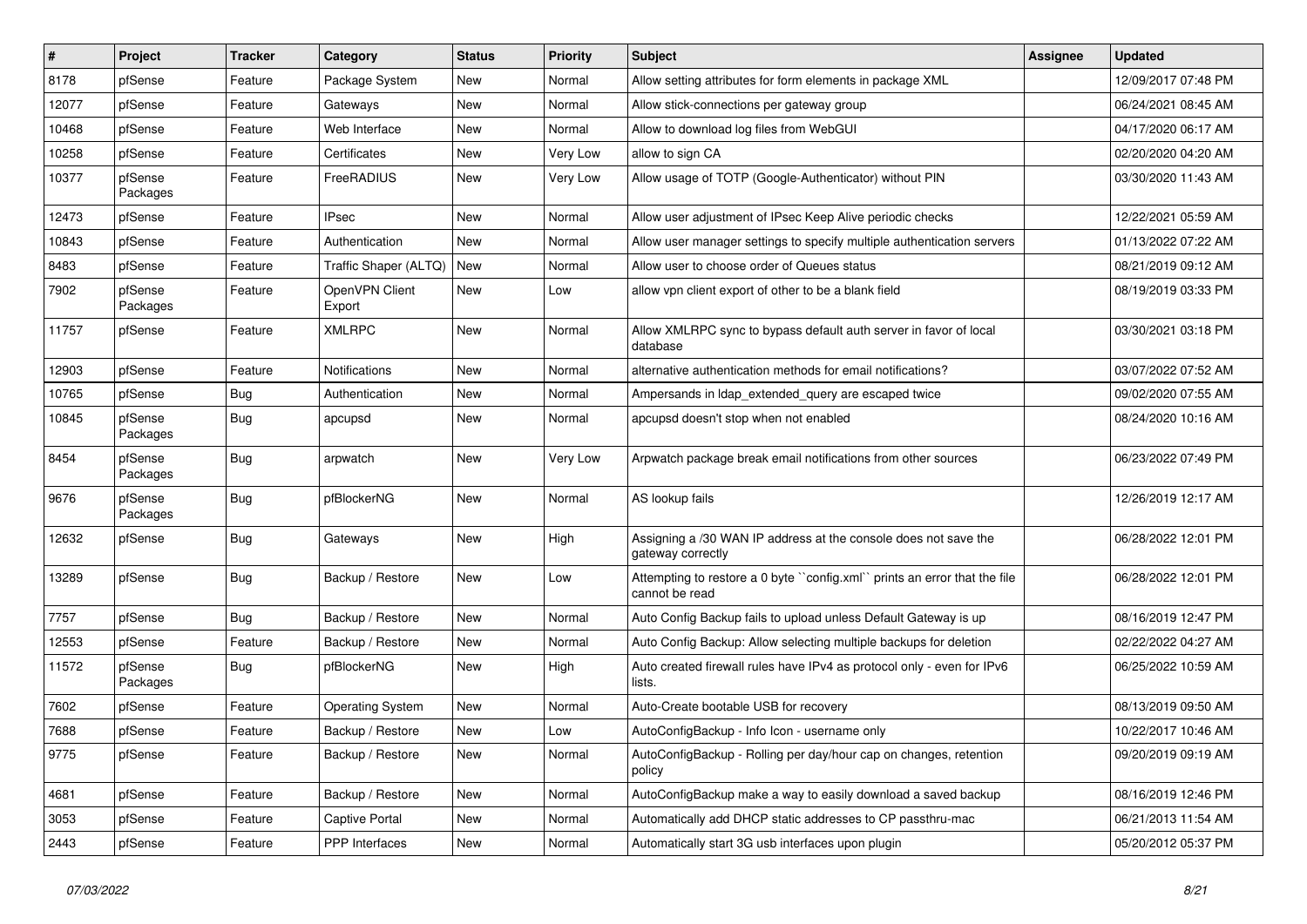| $\pmb{\#}$ | Project             | <b>Tracker</b> | Category                | <b>Status</b> | <b>Priority</b> | Subject                                                                                         | <b>Assignee</b> | <b>Updated</b>      |
|------------|---------------------|----------------|-------------------------|---------------|-----------------|-------------------------------------------------------------------------------------------------|-----------------|---------------------|
| 11588      | pfSense             | Feature        | WireGuard               | New           | Low             | Automatically suggest next IP address in Wireguard interface subnet<br>when creating a peer     |                 | 12/22/2021 03:35 AM |
| 5735       | pfSense             | Feature        | Aliases / Tables        | New           | Very Low        | Automaticaly add DHCP leases to alias list or make it readable in<br>selected fields            |                 | 08/21/2019 11:01 AM |
| 6390       | pfSense             | Todo           | Dashboard               | New           | Low             | Autoscale from Traffic Graph not correct size (big graphs)                                      |                 | 05/23/2016 01:38 PM |
| 9495       | pfSense<br>Packages | <b>Bug</b>     | <b>AWS VPC</b>          | New           | Normal          | AWS VPC VPN wizard produces incorrect config (SHA256 should be<br>SHA1)                         |                 | 08/19/2019 02:45 PM |
| 9497       | pfSense<br>Packages | <b>Bug</b>     | <b>AWS VPC</b>          | New           | Normal          | AWS VPN Wizard: WebGUI times out.                                                               |                 | 11/13/2019 10:07 AM |
| 10000      | pfSense             | Bug            | Dynamic DNS             | New           | Normal          | Azure Dynamic DNS A and AAAA Records for Apex Zone                                              |                 | 03/31/2020 09:03 AM |
| 13187      | pfSense Docs        | Correction     | Virtualization          | New           | Normal          | Azure Frequently asked questions                                                                |                 | 07/01/2022 07:21 AM |
| 6608       | pfSense             | Feature        | Backup / Restore        | New           | Low             | backup and restore dhcp                                                                         |                 | 07/13/2016 04:09 PM |
| 11110      | pfSense             | Bug            | Backup / Restore        | New           | Normal          | Backup file should be checked before restoring a specific area                                  |                 | 12/05/2020 02:50 PM |
| 286        | pfSense             | Feature        | Backup / Restore        | New           | Normal          | Backup/restore users individually                                                               |                 | 01/09/2021 03:48 PM |
| 12504      | pfSense             | Bug            | Interfaces              | New           | Normal          | BCM57412 NetXtreme-E 10Gb RDMA Ethernet controller issue                                        |                 | 11/05/2021 04:51 AM |
| 13256      | pfSense             | Feature        | DHCP (IPv4)             | New           | Normal          | Better handling of duplicate IPs in static DHCP assignments                                     |                 | 06/11/2022 04:51 PM |
| 10445      | pfSense<br>Packages | Bug            | <b>BIND</b>             | Feedback      | Normal          | BIND crashed when added RPZ. rpz is not a master or slave zone.                                 |                 | 04/21/2022 12:40 PM |
| 11563      | pfSense<br>Packages | Bug            | <b>BIND</b>             | New           | High            | BIND GUI writes TXT records > 255 characters                                                    |                 | 02/27/2021 07:11 AM |
| 11634      | pfSense<br>Packages | Regression     | <b>BIND</b>             | New           | Normal          | bind hangs when pfsense is reconnecting as an openvpn client to a<br>TUN openvpn server         |                 | 03/14/2021 07:23 AM |
| 8197       | pfSense<br>Packages | <b>Bug</b>     | <b>BIND</b>             | New           | Normal          | BIND UI fails to properly update zone with inline DNSSEC signing<br>enabled                     |                 | 02/18/2019 05:23 PM |
| 10330      | pfSense<br>Packages | Bug            | <b>BIND</b>             | Feedback      | Normal          | BIND zone configuration displays wrong DS resource record with<br>inline DNSSEC signing enabled |                 | 04/21/2022 12:40 PM |
| 11074      | pfSense<br>Packages | <b>Bug</b>     | <b>BIND</b>             | New           | Low             | bind Zone Settings Zones, Save button opens "Confirmation required<br>to save changes"          |                 | 11/16/2020 11:08 AM |
| 10472      | pfSense<br>Packages | Feature        | Suricata                | New           | Low             | Blocked host alert table break out by timestamp and type to allow<br>sorting by date            |                 | 04/17/2020 12:46 PM |
| 11742      | pfSense<br>Packages | Bug            | Suricata                | New           | Normal          | Blocking / Unblocking is not working correctly.                                                 |                 | 09/01/2021 11:08 AM |
| 10936      | pfSense<br>Packages | <b>Bug</b>     | haproxy                 | Feedback      | Normal          | both haproxy/haproxy-devel non-existent option lb-agent-chk                                     |                 | 04/21/2022 12:40 PM |
| 7182       | pfSense             | Feature        | Dashboard               | New           | Normal          | Break up System Widget on the Dashboard                                                         |                 | 08/21/2019 08:59 AM |
| 6580       | pfSense             | <b>Bug</b>     | <b>Operating System</b> | Confirmed     | Normal          | Bridge with down member interface sends ICMP unreachables where<br>it shouldn't                 |                 | 07/05/2016 05:40 PM |
| 11139      | pfSense Docs        | Correction     | <b>VLANs</b>            | New           | Normal          | <b>Bridges and VLANs</b>                                                                        |                 | 07/01/2022 07:19 AM |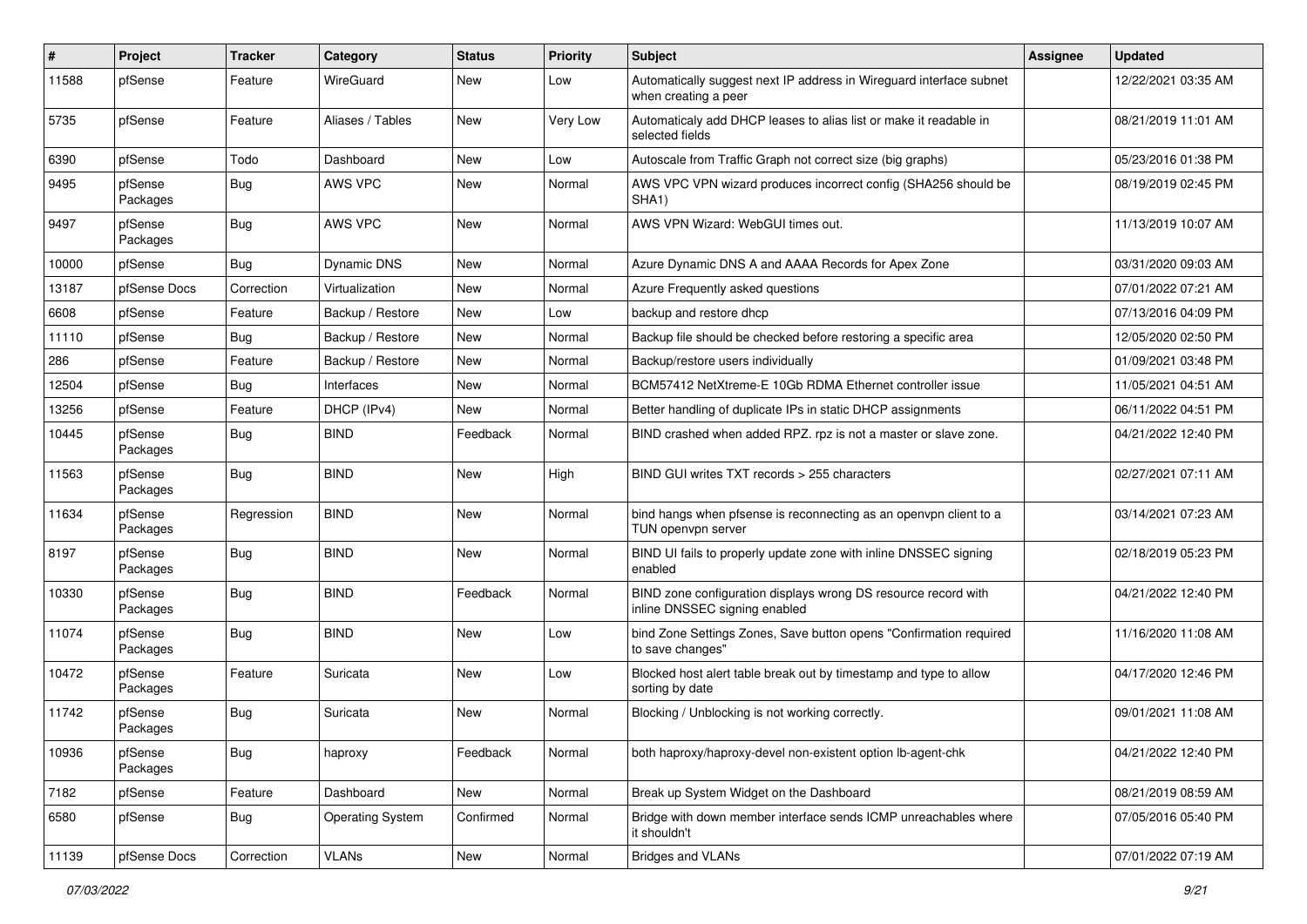| #     | Project             | <b>Tracker</b> | Category               | <b>Status</b> | <b>Priority</b> | Subject                                                                                                                 | Assignee | <b>Updated</b>      |
|-------|---------------------|----------------|------------------------|---------------|-----------------|-------------------------------------------------------------------------------------------------------------------------|----------|---------------------|
| 11890 | pfSense<br>Packages | Feature        | New Package<br>Request | <b>New</b>    | Normal          | Browser-based "clientless" VPN                                                                                          |          | 05/05/2021 07:26 AM |
| 11925 | pfSense             | Bug            | <b>OpenVPN</b>         | New           | Normal          | Calling-Station-Id always set to WAN IP                                                                                 |          | 05/14/2021 09:27 AM |
| 4707  | pfSense             | Feature        | Rules / NAT            | New           | Normal          | Can't override block port 0 rules in filter.inc                                                                         |          | 08/13/2019 12:53 PM |
| 1620  | pfSense<br>Packages | <b>Bug</b>     | Squid                  | New           | Normal          | Can't use transparent proxy when using bridge.                                                                          |          | 10/07/2021 04:19 AM |
| 12542 | pfSense             | Bug            | Virtual IP Addresses   | <b>New</b>    | Normal          | Cannot assign a same IPv6 Link-Local address to different interfaces                                                    |          | 11/25/2021 01:41 AM |
| 8263  | pfSense             | <b>Bug</b>     | Traffic Shaper (ALTQ)  | New           | Normal          | Cannot create a nonlinear `Link Share` service curve because of: "the<br>sum of the child bandwidth higher than parent" |          | 11/05/2020 07:31 AM |
| 8614  | pfSense             | <b>Bug</b>     | DHCP (IPv4)            | <b>New</b>    | Normal          | Cannot remove Additional BOOTP/DHCP Options                                                                             |          | 08/21/2019 09:15 AM |
| 12737 | pfSense             | Bug            | Certificates           | New           | Normal          | CApath is not defined by default in curl                                                                                |          | 06/28/2022 12:01 PM |
| 7403  | pfSense<br>Packages | <b>Bug</b>     | FreeRADIUS             | New           | Normal          | Captive Portal + freeradius2 + MySQL problems with German Umlaut                                                        |          | 03/17/2017 09:12 AM |
| 11189 | pfSense             | Feature        | <b>Captive Portal</b>  | <b>New</b>    | Normal          | Captive Portal - Tarpit option                                                                                          |          | 12/23/2020 06:44 PM |
| 7608  | pfSense<br>Packages | Feature        | FreeRADIUS             | New           | Very Low        | Captive Portal amount of traffic Account + Free Radius+Mysql                                                            |          | 05/28/2017 09:08 AM |
| 9012  | pfSense<br>Packages | <b>Bug</b>     | Squid                  | <b>New</b>    | Very Low        | Captive Portal authentication in Squid Proxy Server does not work                                                       |          | 10/12/2019 05:06 AM |
| 2963  | pfSense             | Feature        | <b>Captive Portal</b>  | <b>New</b>    | Normal          | Captive Portal MAC authentication request                                                                               |          | 08/22/2017 09:09 PM |
| 7553  | pfSense             | Bug            | <b>Captive Portal</b>  | Confirmed     | Very Low        | Captive portal on a parent interface blocks traffic on VLAN interfaces<br>too                                           |          | 08/19/2018 03:15 PM |
| 9627  | pfSense             | Feature        | <b>Captive Portal</b>  | <b>New</b>    | Normal          | Captive Portal only shows authenticated users                                                                           |          | 08/14/2019 02:48 PM |
| 12357 | pfSense             | Bug            | <b>Captive Portal</b>  | New           | Normal          | Captive Portal popup Logout button loads full login page in popup<br>when clicked                                       |          | 10/27/2021 12:10 PM |
| 4724  | pfSense             | Feature        | <b>Captive Portal</b>  | <b>New</b>    | Low             | Captive Portal Status Add Client Hostname                                                                               |          | 05/22/2015 08:38 AM |
| 2573  | pfSense             | Feature        | <b>Captive Portal</b>  | <b>New</b>    | Normal          | Captive Portal support of RADIUS POD (Packet of Disconnect)                                                             |          | 10/17/2016 03:14 AM |
| 2025  | pfSense             | Feature        | <b>Captive Portal</b>  | New           | Normal          | Captive Portal: Easy accessible Logout page instead of Logout pop-up<br>window                                          |          | 02/06/2016 04:59 AM |
| 8251  | pfSense<br>Packages | <b>Bug</b>     | FreeRADIUS             | Feedback      | Normal          | Captiveportal + FreeRadius "Last activity" resets to Session start                                                      |          | 08/13/2019 11:10 AM |
| 2545  | pfSense             | Feature        | <b>Captive Portal</b>  | <b>New</b>    | Low             | CaptivePortal: Custom "Re-authenticate every x minutes"                                                                 |          | 07/08/2012 05:21 PM |
| 13222 | pfSense             | Bug            | UPnP/NAT-PMP           | New           | Normal          | CARP IP does not listen for NAT-PMP packets                                                                             |          | 05/26/2022 02:28 PM |
| 12581 | pfSense             | Regression     | DHCP (IPv6)            | New           | Normal          | CARP IPv6 assigned address does not get advertised to endpoints<br>with RADV                                            |          | 12/16/2021 02:34 PM |
| 4845  | pfSense             | <b>Bug</b>     | CARP                   | Confirmed     | High            | CARP preemption doesn't switch to backup where connectivity<br>between systems is lost but not NIC link                 |          | 07/28/2015 07:55 AM |
| 5567  | pfSense             | Feature        | Dashboard              | New           | Low             | CARP status widget does not update in real time                                                                         |          | 08/20/2019 03:33 PM |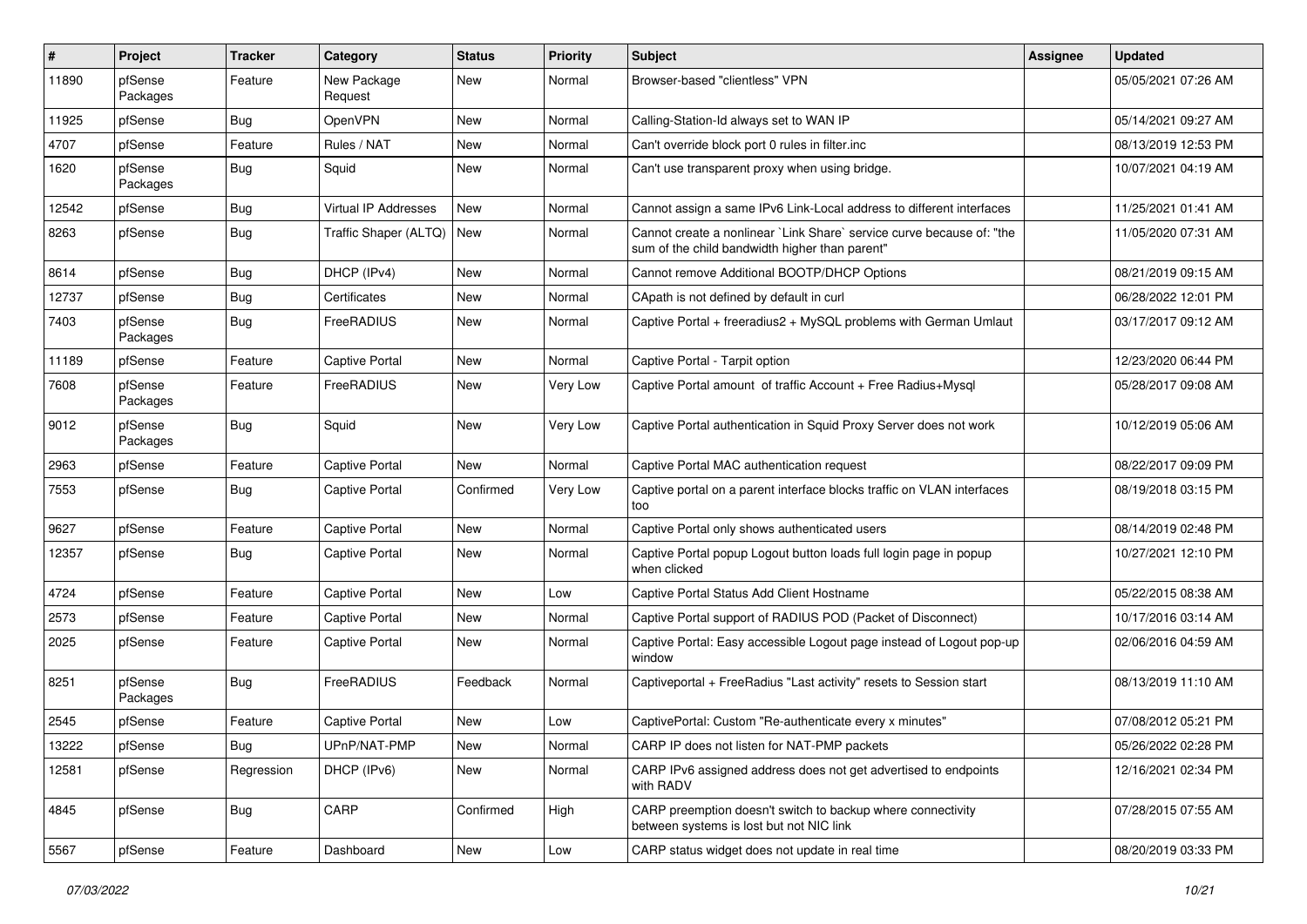| #     | Project             | <b>Tracker</b> | Category                 | <b>Status</b>                 | <b>Priority</b> | <b>Subject</b>                                                                                                  | <b>Assignee</b> | <b>Updated</b>      |
|-------|---------------------|----------------|--------------------------|-------------------------------|-----------------|-----------------------------------------------------------------------------------------------------------------|-----------------|---------------------|
| 13063 | pfSense<br>Packages | Feature        | Cellular                 | <b>Pull Request</b><br>Review | Normal          | Cellular package shall support more modems and NMEA port                                                        |                 | 05/06/2022 02:38 PM |
| 12382 | pfSense             | Regression     | OpenVPN                  | New                           | Normal          | Certificate Depth checking creates OpenVPN micro-outages every<br>time a user authenticates after 2.5.2 upgrade |                 | 01/17/2022 04:17 AM |
| 11203 | pfSense             | Bug            | Certificates             | <b>New</b>                    | Normal          | certificate manager very slow                                                                                   |                 | 12/31/2020 11:57 AM |
| 13305 | pfSense             | Feature        | Certificates             | New                           | Normal          | Certificate Revocation page should show expiration date                                                         |                 | 06/27/2022 10:26 AM |
| 10729 | pfSense             | Bug            | Package System           | New                           | Normal          | Certificate verification failed for pkg.freebsd.org                                                             |                 | 07/05/2020 01:12 AM |
| 13294 | pfSense             | Feature        | Gateways                 | New                           | Low             | Change gateway name                                                                                             |                 | 06/22/2022 06:07 PM |
| 13110 | pfSense             | Bug            | CARP                     | New                           | Very Low        | changing CARP VIP address does not update outbound NAT interface                                                |                 | 05/03/2022 02:52 PM |
| 11169 | pfSense             | Feature        | Interfaces               | New                           | Very Low        | Changing interface index order                                                                                  |                 | 12/17/2020 05:44 AM |
| 12926 | pfSense             | <b>Bug</b>     | Interfaces               | Feedback                      | Normal          | Changing LAGG type on CARP interfaces makes VIPs go to an "init"<br>State                                       |                 | 03/10/2022 10:52 AM |
| 12183 | pfSense             | Regression     | Interfaces               | New                           | Low             | Changing MAC address for PPP parent interface stopped working                                                   |                 | 04/20/2022 04:16 PM |
| 12539 | pfSense             | Bug            | Interfaces               | New                           | Low             | Changing VLAN ID for LAN interface in assignments silently fails.                                               |                 | 11/23/2021 04:12 AM |
| 9916  | pfSense<br>Packages | Feature        | <b>BIND</b>              | Feedback                      | Normal          | Check allow-transfer in custom option when the zone is slave                                                    |                 | 04/21/2022 12:40 PM |
| 5786  | pfSense             | Bug            | Web Interface            | <b>New</b>                    | Normal          | Check WebConfigurator port for conflicts                                                                        |                 | 04/21/2022 12:39 PM |
| 10645 | pfSense             | Feature        | Package System           | New                           | Very Low        | Choosing active repo after restoring config but before starting pkgs<br>auto-installing                         |                 | 09/22/2020 01:04 PM |
| 11625 | pfSense             | Feature        | <b>OpenVPN</b>           | <b>New</b>                    | Normal          | Cisco-AVPair aliases support                                                                                    |                 | 03/05/2021 12:35 AM |
| 13137 | pfSense<br>Packages | Feature        | pfBlockerNG              | New                           | Normal          | ckuethe/doh-blocklist.txt add to DoH feeds                                                                      |                 | 05/07/2022 02:39 AM |
| 13073 | pfSense<br>Packages | Bug            | Squid                    | <b>New</b>                    | Normal          | ClamAV - clamd dies with high CPU load and thus the C-ICAP of<br>squid-reverse proxy causes http:500 errors     |                 | 04/19/2022 05:38 AM |
| 12922 | pfSense             | Bug            | DHCP (IPv4)              | New                           | Normal          | Classless static routes received on DHCP WAN can override chosen<br>default gateway                             |                 | 03/28/2022 10:08 AM |
| 11363 | pfSense             | Bug            | Installer                | <b>New</b>                    | Normal          | Clean Install 2.5.0 fails due to hardware incompability                                                         |                 | 02/04/2021 11:06 AM |
| 12757 | pfSense             | <b>Bug</b>     | Diagnostics              | <b>Pull Request</b><br>Review | Very Low        | Clean up /etc/inc/filter.inc use of pfctl -F                                                                    |                 | 06/28/2022 12:01 PM |
| 8694  | pfSense             | Feature        | Authentication           | New                           | Very Low        | Client CA Auth for PFSense WebGui                                                                               |                 | 08/21/2019 09:25 AM |
| 12188 | pfSense<br>Packages | <b>Bug</b>     | OpenVPN Client<br>Export | New                           | Normal          | client export breaks multi remote configurations                                                                |                 | 10/02/2021 05:58 PM |
| 12877 | pfSense             | Bug            | Dynamic DNS              | Feedback                      | Normal          | Cloudflare DynDNS fails to update more than two addresses                                                       |                 | 05/29/2022 06:56 PM |
| 6470  | pfSense<br>Packages | Feature        | New Package<br>Request   | New                           | Normal          | CloudFlare Integration Module                                                                                   |                 | 08/13/2019 01:23 PM |
| 13268 | pfSense             | Todo           | Console Menu             | Ready To Test   Normal        |                 | columns don't align nicely in console with medium-long interface<br>names                                       |                 | 06/12/2022 10:32 PM |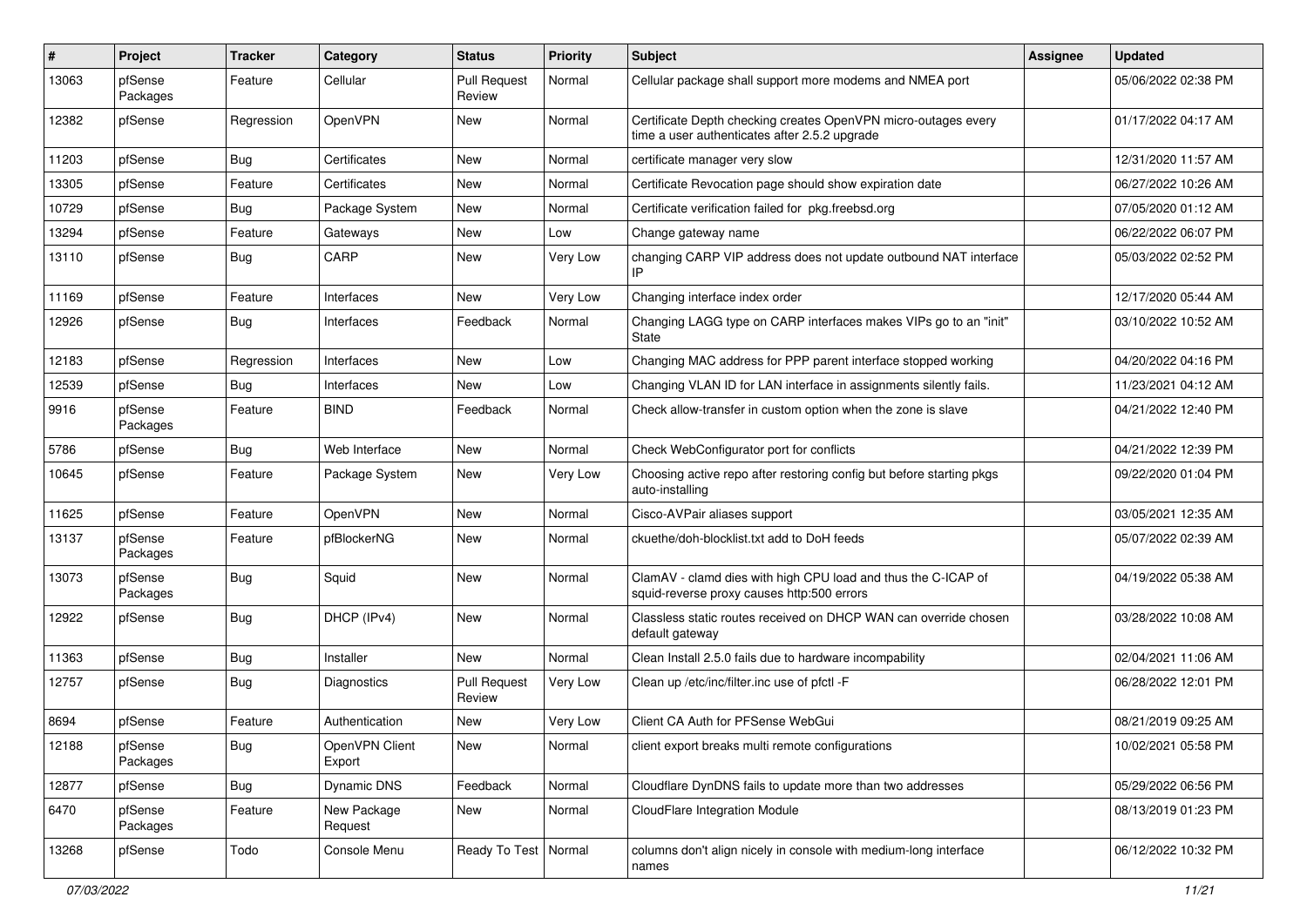| $\pmb{\#}$ | Project             | <b>Tracker</b> | Category                     | <b>Status</b>                 | <b>Priority</b> | Subject                                                                          | <b>Assignee</b> | <b>Updated</b>      |
|------------|---------------------|----------------|------------------------------|-------------------------------|-----------------|----------------------------------------------------------------------------------|-----------------|---------------------|
| 7988       | pfSense             | Feature        | Web Interface                | New                           | Normal          | Compact Theme based on Compact-RED with the default theme<br>colors.             |                 | 10/23/2017 05:34 AM |
| 6602       | pfSense             | Feature        | User Manager /<br>Privileges | New                           | Normal          | Config writes denied via "deny config write" permission should notify<br>as such |                 | 08/20/2019 03:43 PM |
| 12214      | pfSense Docs        | Todo           | General                      | New                           | Low             | Connect to WebGui.                                                               |                 | 08/05/2021 04:39 AM |
| 8279       | pfSense<br>Packages | Feature        | pfBlockerNG                  | New                           | Normal          | Consider adding a new option to the Rule Order                                   |                 | 08/20/2019 09:00 AM |
| 11270      | pfSense             | Feature        | VPN (Multiple Types)         | New                           | Low             | Consider integrating Nebula mesh VPN                                             |                 | 01/20/2021 03:34 PM |
| 6022       | pfSense<br>Packages | Feature        | New Package<br>Request       | New                           | Normal          | Consider MLVPN for bonded VPN                                                    |                 | 01/30/2021 05:24 PM |
| 6960       | pfSense             | Feature        | DHCP (IPv4)                  | New                           | Normal          | Consider replacing ISC DHCP server with KEA DHCP                                 |                 | 09/24/2020 01:59 PM |
| 10404      | pfSense             | Feature        | <b>NTPD</b>                  | New                           | Normal          | Consider using chrony for NTP services                                           |                 | 11/23/2021 06:59 PM |
| 12850      | pfSense             | Bug            | Routing                      | New                           | Low             | Console error during boot: "route: route has not been found"                     |                 | 02/22/2022 08:27 AM |
| 9149       | pfSense             | Bug            | Package System               | New                           | Low             | Continued issues with /tmp and /var in RAM on 2.4                                |                 | 11/24/2018 11:56 AM |
| 10530      | pfSense             | Bug            | Upgrade                      | New                           | Normal          | Convert config version to be based on product version                            |                 | 04/21/2022 12:39 PM |
| 11268      | pfSense             | Bug            | Web Interface                | New                           | Normal          | Cookie named 'id' prevents Edit form fields being set properly                   |                 | 09/03/2021 06:16 AM |
| 12258      | pfSense<br>Packages | Bug            | WireGuard                    | Feedback                      | Normal          | Copy key buttons only work in HTTPS mode                                         |                 | 02/03/2022 04:57 AM |
| 12467      | pfSense             | Bug            | <b>Captive Portal</b>        | New                           | Normal          | CP error on client disconnect after reboot                                       |                 | 10/17/2021 05:35 AM |
| 10462      | pfSense<br>Packages | Feature        | <b>LCDProc</b>               | <b>Pull Request</b><br>Review | Normal          | CPU Temp Screen                                                                  |                 | 11/29/2021 08:28 AM |
| 6215       | pfSense             | Feature        | Web Interface                | New                           | Normal          | Create consistent UI for admin access security                                   |                 | 04/20/2016 03:05 PM |
| 12804      | pfSense Docs        | New Content    | General                      | New                           | Very Low        | Create Slack documentation                                                       |                 | 02/15/2022 04:59 PM |
| 4472       | pfSense             | Feature        | Build / Release              | New                           | Normal          | Cryptographically sign every (sub-)release                                       |                 | 08/13/2019 12:53 PM |
| 6803       | pfSense             | Bug            | Web Interface                | New                           | Normal          | CSRF timeout occurs when it (probably) shouldn't                                 |                 | 11/03/2016 09:43 PM |
| 7943       | pfSense             | Bug            | Web Interface                | New                           | Normal          | CSS Overflow Fix for Drop Down Menus in webConfigurator                          |                 | 11/21/2020 02:54 PM |
| 5619       | pfSense             | Feature        | <b>Operating System</b>      | New                           | Normal          | Curl with ARES support                                                           |                 | 08/13/2019 02:56 PM |
| 11573      | pfSense<br>Packages | Feature        | New Package<br>Request       | New                           | Normal          | <b>Custom Commands</b>                                                           |                 | 03/16/2021 07:28 PM |
| 13200      | pfSense<br>Packages | Feature        | pfBlockerNG                  | New                           | Normal          | Custom DNS Servers for Alert settings                                            |                 | 05/23/2022 06:16 AM |
| 13044      | pfSense<br>Packages | Feature        | Mail report                  | New                           | Normal          | Customized reporting                                                             |                 | 04/11/2022 09:22 AM |
| 13198      | pfSense<br>Packages | Feature        | pfBlockerNG                  | New                           | Normal          | Dark Theme Styling issues - Alerts White bar                                     |                 | 05/23/2022 06:05 AM |
| 9677       | pfSense             | <b>Bug</b>     | Dashboard                    | New                           | Normal          | Dashboard hangs when widget needs data from a remote host which<br>is down       |                 | 08/13/2019 09:15 AM |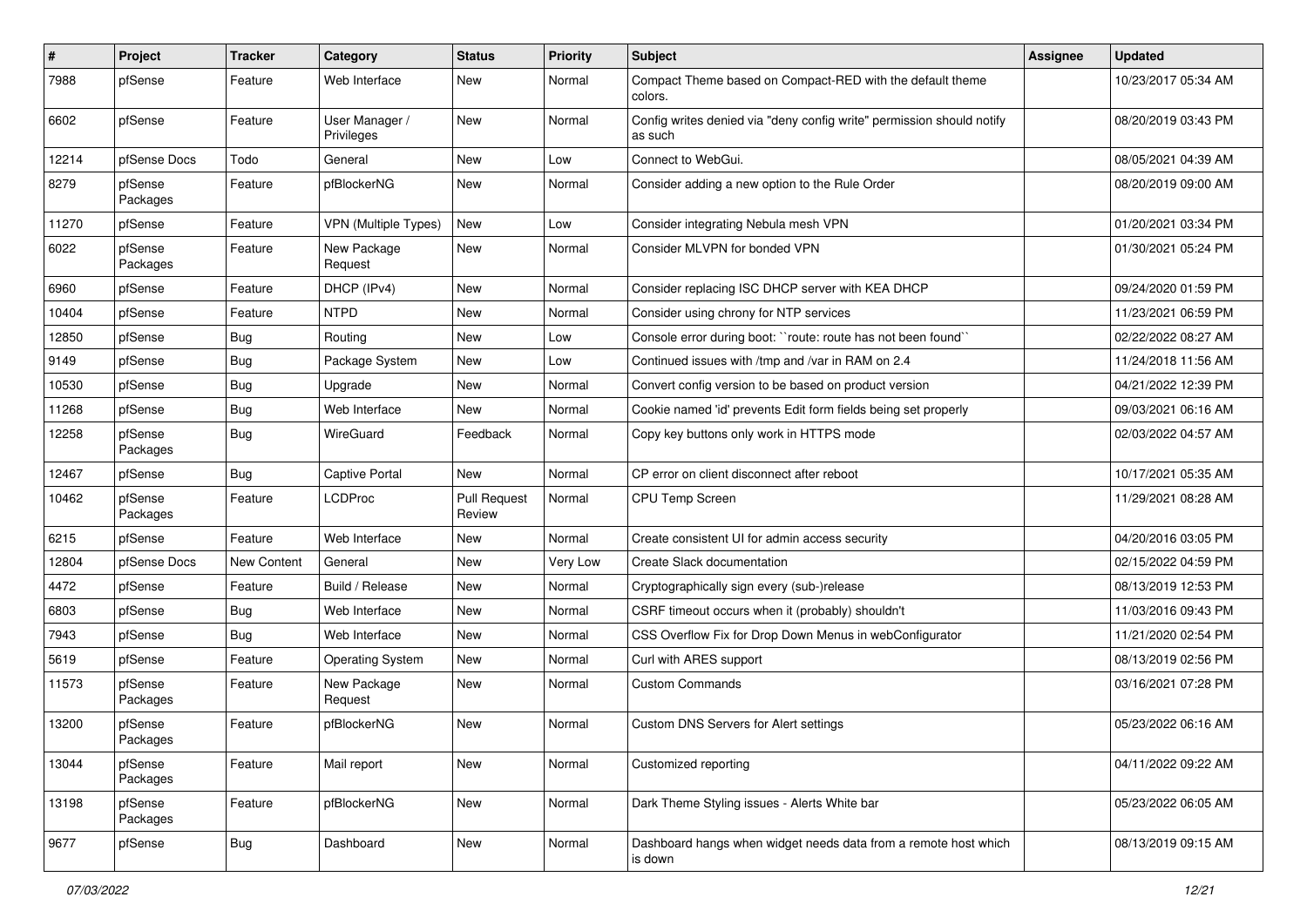| #     | Project             | <b>Tracker</b> | Category                    | <b>Status</b> | <b>Priority</b> | Subject                                                                                         | <b>Assignee</b> | <b>Updated</b>      |
|-------|---------------------|----------------|-----------------------------|---------------|-----------------|-------------------------------------------------------------------------------------------------|-----------------|---------------------|
| 6614  | pfSense             | <b>Bug</b>     | Web Interface               | Confirmed     | Normal          | Dashboard high CPU usage                                                                        |                 | 07/14/2016 03:04 PM |
| 12423 | pfSense<br>Packages | Bug            | pfBlockerNG                 | Feedback      | Normal          | Dashboard shows "SQLite database missing, Force Reload DNSBL to<br>recover!"                    |                 | 12/31/2021 01:06 PM |
| 10601 | pfSense<br>Packages | Bug            | Status_Monitoring           | <b>New</b>    | Normal          | Dashboard->Traffic Graphs Scale is capped for outbound                                          |                 | 05/29/2020 10:13 AM |
| 8406  | pfSense             | <b>Bug</b>     | Dynamic DNS                 | New           | Normal          | DDNS IPV6 Cloudflare Client does not detect PPOE address                                        |                 | 03/31/2018 11:56 AM |
| 3534  | pfSense             | Feature        | DHCP (IPv4)                 | New           | Normal          | DDNS using arbitrary zone primary                                                               |                 | 07/08/2014 11:40 AM |
| 11177 | pfSense             | Bug            | Dynamic DNS                 | <b>New</b>    | Normal          | DDNSv6 not using Check IP Services                                                              |                 | 12/21/2020 05:02 AM |
| 13159 | pfSense             | Todo           | Web Interface               | New           | Very Low        | Decrease distance between img-buttons in webGUI to eliminate<br>mistake entry                   |                 | 05/14/2022 06:52 AM |
| 10160 | pfSense<br>Packages | Feature        | New Package<br>Request      | New           | Normal          | Dedicated Maxmind GeoIP package including license registration                                  |                 | 01/03/2020 10:31 PM |
| 13195 | pfSense<br>Packages | Feature        | pfBlockerNG                 | New           | Normal          | Dedicated website for Feed mangement - Community Driven                                         |                 | 05/23/2022 05:22 AM |
| 10144 | pfSense             | Feature        | Web Interface               | <b>New</b>    | Low             | Default Sort Order, DHCP Leases                                                                 |                 | 12/31/2019 06:47 PM |
| 12509 | pfSense             | Bug            | OpenVPN                     | <b>New</b>    | Normal          | Deffered authentication does not work with auth-gen-token<br>external-auth or pusk "auth-token" |                 | 11/08/2021 04:01 AM |
| 8836  | pfSense<br>Packages | Feature        | FreeRADIUS                  | <b>New</b>    | Normal          | Define Idap group vlan assignment in users file                                                 |                 | 08/26/2018 07:53 AM |
| 13322 | pfSense             | Feature        | <b>Diagnostics</b>          | New           | Low             | Define Packet Capture Protocol                                                                  |                 | 06/30/2022 06:45 AM |
| 12543 | pfSense             | Bug            | Web Interface               | Feedback      | Normal          | Deleteing a Outbound NAT rule gave me an empty rule and displayed<br>php error in UI.           |                 | 02/14/2022 04:36 AM |
| 12451 | pfSense             | Bug            | <b>Virtual IP Addresses</b> | <b>New</b>    | Normal          | deleteVIP() does not check RFC2136 Update Source                                                |                 | 10/13/2021 10:06 AM |
| 13263 | pfSense             | Bug            | DHCP (IPv4)                 | New           | Low             | Deleting a static DHCP entry when the related IP is not in the arp table<br>spams the log       |                 | 06/10/2022 11:18 AM |
| 10822 | pfSense             | Bug            | DHCP (IPv6)                 | <b>New</b>    | Normal          | Deprecated IPv6 prefix won't be announced as deprecated to clients                              |                 | 08/10/2020 09:23 AM |
| 11092 | pfSense<br>Packages | Feature        | pfBlockerNG                 | New           | Normal          | Detecting DNS tunneling                                                                         |                 | 11/21/2020 04:53 AM |
| 9384  | pfSense             | Bug            | Interfaces                  | Confirmed     | Normal          | devd putting "\$" before variable contents when using single quotes                             |                 | 04/21/2022 12:39 PM |
| 13273 | pfSense             | Bug            | DHCP (IPv4)                 | New           | Normal          | dhclient can use conflicting recorded leases                                                    |                 | 06/14/2022 11:07 AM |
| 6845  | pfSense             | Feature        | Interfaces                  | New           | Normal          | DHCP / DHCPv6 WAN client status page                                                            |                 | 08/19/2019 12:37 PM |
| 6362  | pfSense             | <b>Bug</b>     | DHCP (IPv4)                 | Confirmed     | Normal          | DHCP Client ID not used                                                                         |                 | 07/09/2021 06:30 AM |
| 8526  | pfSense             | <b>Bug</b>     | Interfaces                  | New           | Normal          | DHCP client ignores server replies when 802.1q tagging is used                                  |                 | 08/14/2019 10:52 AM |
| 13279 | pfSense             | <b>Bug</b>     | Interfaces                  | New           | Normal          | DHCP config override affects Gateway installation.                                              |                 | 06/17/2022 07:25 AM |
| 10345 | pfSense             | Feature        | DHCP (IPv4)                 | New           | Normal          | DHCP lease distinction between online and offline                                               |                 | 03/16/2020 07:56 AM |
| 10250 | pfSense             | Feature        | DHCP (IPv4)                 | New           | Very Low        | DHCP lease view by interface                                                                    |                 | 02/11/2020 07:47 AM |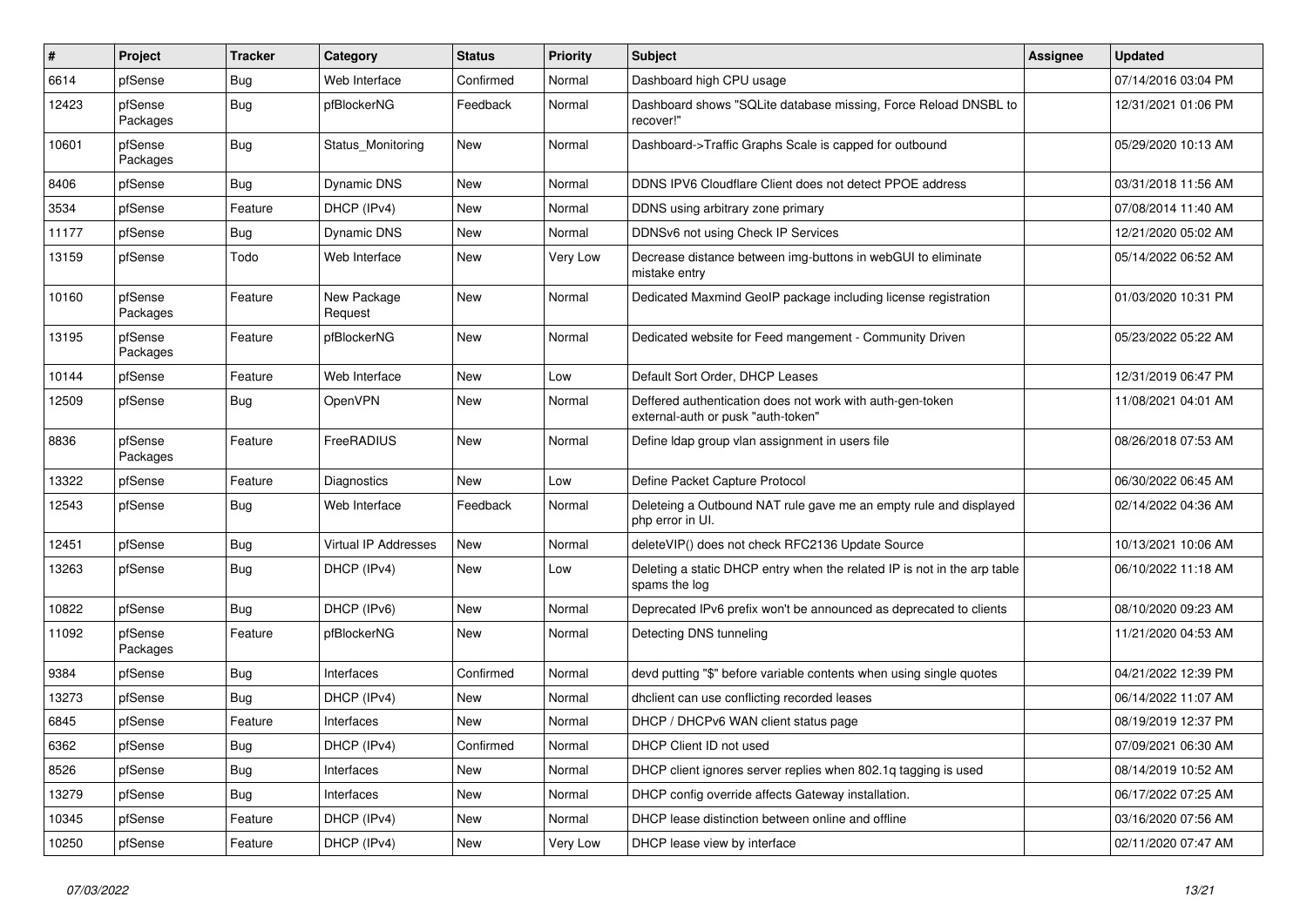| $\vert$ # | Project      | <b>Tracker</b> | Category                            | <b>Status</b>                 | <b>Priority</b> | <b>Subject</b>                                                                                | Assignee | <b>Updated</b>      |
|-----------|--------------|----------------|-------------------------------------|-------------------------------|-----------------|-----------------------------------------------------------------------------------------------|----------|---------------------|
| 10280     | pfSense      | Feature        | Dashboard                           | New                           | Low             | <b>DHCP Leases widget</b>                                                                     |          | 11/07/2020 09:18 PM |
| 12067     | pfSense      | <b>Bug</b>     | DHCP (IPv4)                         | <b>New</b>                    | Very Low        | <b>DHCP Monitoring Statistics Error</b>                                                       |          | 06/21/2021 08:39 AM |
| 7329      | pfSense      | <b>Bug</b>     | <b>DNS Forwarder</b>                | New                           | Low             | <b>DHCP Not Updating DNS</b>                                                                  |          | 01/21/2022 09:16 PM |
| 8879      | pfSense      | Feature        | DHCP (IPv4)                         | <b>New</b>                    | Very Low        | DHCP options ADD force options                                                                |          | 09/07/2018 09:14 AM |
| 4680      | pfSense      | <b>Bug</b>     | <b>DHCP Relay</b>                   | New                           | Normal          | DHCP relay does not work with DHCP server on other end of<br>OpenVPN tunnel                   |          | 05/05/2015 06:55 PM |
| 12508     | pfSense      | <b>Bug</b>     | <b>DHCP Relay</b>                   | <b>New</b>                    | Normal          | DHCP Relay over VPN                                                                           |          | 11/06/2021 11:25 AM |
| 11149     | pfSense      | <b>Bug</b>     | <b>DHCP Relay</b>                   | New                           | Normal          | DHCP relay won't start with DHCP server behind gateway                                        |          | 03/22/2021 05:13 AM |
| 11004     | pfSense      | Feature        | DHCP (IPv4)                         | <b>New</b>                    | Low             | DHCP reservations with no IP address show entries in DHCP leases                              |          | 10/26/2020 07:22 AM |
| 3404      | pfSense      | <b>Bug</b>     | DHCP (IPv4)                         | <b>New</b>                    | Normal          | DHCP Server Fails to Start on Interfaces that are Slow to Come<br><b>Online During Boot</b>   |          | 02/11/2014 05:09 PM |
| 12947     | pfSense      | <b>Bug</b>     | DHCP (IPv6)                         | <b>Pull Request</b><br>Review | Normal          | DHCP6 client does not take any action if the interface IPv6 address<br>changes during renewal |          | 06/28/2022 12:01 PM |
| 8173      | pfSense      | Feature        | Interfaces                          | New                           | Normal          | dhcp6c - RAW Options                                                                          |          | 05/29/2022 05:34 PM |
| 6691      | pfSense      | <b>Bug</b>     | DHCP (IPv6)                         | <b>New</b>                    | Normal          | dhcp6c quits after only two tries if no response was received                                 |          | 12/07/2020 04:25 PM |
| 13237     | pfSense      | <b>Bug</b>     | DHCP (IPv6)                         | New                           | Normal          | dhcp6c script cannot be executed safely                                                       |          | 06/01/2022 11:20 AM |
| 4061      | pfSense      | Bug            | DHCP (IPv4)                         | Confirmed                     | Normal          | dhcpd doesn't send client-hostname to peer, breaking DHCP lease<br>registrations w/HA         |          | 02/24/2017 08:58 PM |
| 2983      | pfSense      | Feature        | DHCP (IPv4)                         | <b>New</b>                    | Normal          | DHCPD: Add vendor-class-identifier and MAC-OIDs                                               |          | 05/29/2020 09:24 PM |
| 12959     | pfSense      | Bug            | DHCP (IPv4)                         | Feedback                      | Normal          | dhoplease process wrongly update host file if client-hostname is<br>empty                     |          | 07/01/2022 09:10 AM |
| 13321     | pfSense      | <b>Bug</b>     | DHCP (IPv4)                         | <b>Pull Request</b><br>Review | Normal          | dhcpleases handles duplicate hostnames incorrectly                                            |          | 06/30/2022 07:06 AM |
| 6051      | pfSense      | <b>Bug</b>     | DHCP (IPv6)                         | <b>New</b>                    | Normal          | DHCPv6 Client Failure for additional WAN Address causes<br>2-seconds-service-restart-loop     |          | 12/03/2020 01:08 AM |
| 10715     | pfSense      | Bug            | <b>DHCP Relay</b>                   | New                           | Normal          | DHCPv6 relay always uses the "first" IPv6 address of an interface                             |          | 06/29/2020 05:01 AM |
| 5950      | pfSense      | Feature        | DHCP (IPv6)                         | <b>New</b>                    | Normal          | DHCPv6 Server support for PD of PD-obtained networks                                          |          | 03/04/2016 03:04 AM |
| 12602     | pfSense      | Feature        | Dynamic DNS                         | <b>New</b>                    | Normal          | DHCPv6 should allow DDNS Client updates for hosts                                             |          | 12/15/2021 11:00 AM |
| 8435      | pfSense      | Bug            | Interfaces                          | New                           | Normal          | DHCPv6 unusable in certain circumstances (US AT&T Fiber, etc.)                                |          | 08/14/2019 10:52 AM |
| 1883      | pfSense      | Feature        | <b>Traffic Shaper</b><br>(Limiters) | New                           | Normal          | Diag > Limiter Info presentation enhancement                                                  |          | 08/20/2019 03:46 PM |
| 12791     | pfSense Docs | New Content    | Diagnostics                         | New                           | Normal          | Diagnostic Information for Support (pfSense)                                                  |          | 02/13/2022 08:49 PM |
| 9343      | pfSense      | Bug            | DHCP (IPv4)                         | New                           | Normal          | diag arp.php times out with large DHCPD leases table                                          |          | 08/14/2019 01:19 PM |
| 7590      | pfSense      | Bug            | Diagnostics                         | <b>New</b>                    | Normal          | diag_edit do not save when nothing to sae (in directory browse view)                          |          | 05/20/2017 05:04 PM |
| 7589      | pfSense      | Bug            | Diagnostics                         | <b>New</b>                    | Normal          | diag edit.php old print info box                                                              |          | 05/20/2017 05:02 PM |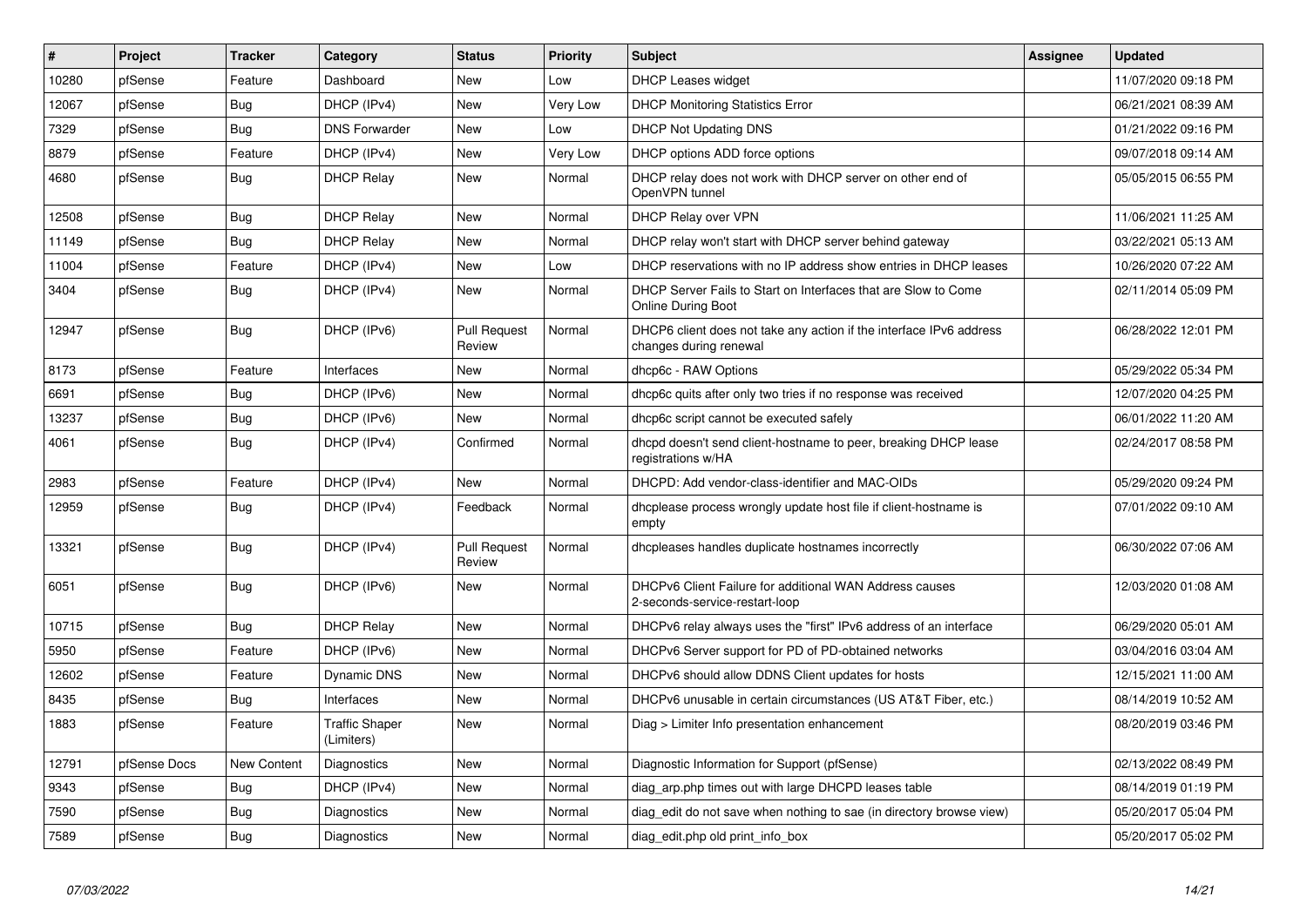| #     | Project             | <b>Tracker</b> | Category                            | <b>Status</b> | <b>Priority</b> | Subject                                                                                           | <b>Assignee</b> | <b>Updated</b>      |
|-------|---------------------|----------------|-------------------------------------|---------------|-----------------|---------------------------------------------------------------------------------------------------|-----------------|---------------------|
| 8232  | pfSense<br>Packages | Feature        | haproxy                             | <b>New</b>    | Normal          | different ssl options based on the sni name                                                       |                 | 01/30/2019 10:36 AM |
| 7476  | pfSense             | Bug            | Logging                             | New           | Normal          | Dirty buffer used to build log messages?                                                          |                 | 04/17/2017 09:51 PM |
| 10464 | pfSense             | Todo           | Upgrade                             | New           | Low             | Disallow package updates when a system update is available                                        |                 | 06/30/2022 08:41 AM |
| 7314  | pfSense             | Bug            | RRD Graphs                          | <b>New</b>    | Low             | Discrepancy in ntp monitoring view                                                                |                 | 02/24/2017 08:37 PM |
| 6789  | pfSense<br>Packages | Feature        | Squid                               | New           | Normal          | disgest_ldap_auth                                                                                 |                 | 08/13/2019 09:57 AM |
| 2367  | pfSense             | Bug            | Rules / NAT                         | <b>New</b>    | Normal          | display negate rules in firewall rules php and evaluate when added                                |                 | 05/07/2012 06:11 PM |
| 7441  | pfSense             | Feature        | DHCP (IPv4)                         | <b>New</b>    | Low             | Display start/end times for Static Mapping leases on DHCP<br>Leases/DHCPv6 Leases                 |                 | 08/21/2019 10:48 AM |
| 13138 | pfSense<br>Packages | Feature        | pfBlockerNG                         | <b>New</b>    | Normal          | DNS over HTTPS/TLS Blocking should be removed from SafeSearch                                     |                 | 05/07/2022 02:52 AM |
| 13254 | pfSense             | <b>Bug</b>     | <b>DNS Resolver</b>                 | New           | Normal          | DNS resolver does not update "unbound.conf" file during link down<br>events                       |                 | 06/28/2022 12:01 PM |
| 6103  | pfSense             | Feature        | <b>DNS Resolver</b>                 | <b>New</b>    | Normal          | DNS Resolver Outgoing Interfaces should be able to use Gateway<br>Groups                          |                 | 10/21/2019 08:02 AM |
| 7453  | pfSense<br>Packages | <b>Bug</b>     | <b>ACME</b>                         | <b>New</b>    | Normal          | DNS-ovh need to save or display consumer key                                                      |                 | 04/06/2017 10:54 AM |
| 11099 | pfSense<br>Packages | Feature        | pfBlockerNG                         | <b>New</b>    | Normal          | DNSBL blocking by schedule                                                                        |                 | 11/25/2020 12:12 AM |
| 12414 | pfSense<br>Packages | <b>Bug</b>     | pfBlockerNG                         | Feedback      | Normal          | DNSBL SafeSearch page displays input validation error if DoH / DoT<br>blocking is not enabled     |                 | 12/30/2021 02:49 PM |
| 13236 | pfSense Docs        | Todo           | Products                            | <b>New</b>    | Normal          | Document link speed limitations with igc and ix on 6100/4100                                      |                 | 05/31/2022 05:53 PM |
| 11147 | pfSense             | Bug            | Dynamic DNS                         | <b>New</b>    | Normal          | Domeneshop DynDNS IPv4 and IPv6                                                                   |                 | 12/09/2020 11:47 PM |
| 13267 | pfSense             | <b>Bug</b>     | OpenVPN                             | New           | Normal          | dpinger continues to run on OpenVPN gateway after OpenVPN<br>service is stopped.                  |                 | 06/12/2022 02:49 PM |
| 12829 | pfSense             | <b>Bug</b>     | <b>Traffic Shaper</b><br>(Limiters) | Feedback      | Normal          | Dummynet kernel module fails to load after upgrade.                                               |                 | 03/17/2022 09:26 AM |
| 7903  | pfSense<br>Packages | Feature        | New Package<br>Request              | <b>New</b>    | Normal          | Duo ssh package                                                                                   |                 | 01/16/2021 12:44 AM |
| 12894 | pfSense Plus        | Bug            | Certificates                        | <b>New</b>    | Low             | duplicating freshly created certificates through refreshing                                       |                 | 03/03/2022 02:35 PM |
| 8432  | pfSense             | <b>Bug</b>     | Dynamic DNS                         | <b>New</b>    | Normal          | Dynamic DNS Client gives an error that it can't find IPv6 address<br>when WAN interface is a LAGG |                 | 09/17/2020 05:23 AM |
| 6493  | pfSense             | <b>Bug</b>     | Web Interface                       | Confirmed     | Normal          | Dynamic DNS clients slow page load                                                                |                 | 06/17/2016 03:43 AM |
| 11084 | pfSense             | Feature        | Dynamic DNS                         | <b>New</b>    | Normal          | Dynamic DNS include option to specify virtual IP addresses                                        |                 | 11/19/2020 01:26 PM |
| 7418  | pfSense             | Feature        | Dynamic DNS                         | New           | Normal          | Dynamic dns should be sorted interface name                                                       |                 | 08/21/2019 08:58 AM |
| 7551  | pfSense             | <b>Bug</b>     | Rules / NAT                         | New           | Normal          | Dynamic IPsec endpoints not added to rule set after WAN down/up                                   |                 | 05/16/2017 02:26 PM |
| 986   | pfSense             | Feature        | Web Interface                       | New           | Normal          | Dynamic states view                                                                               |                 | 02/06/2016 04:58 AM |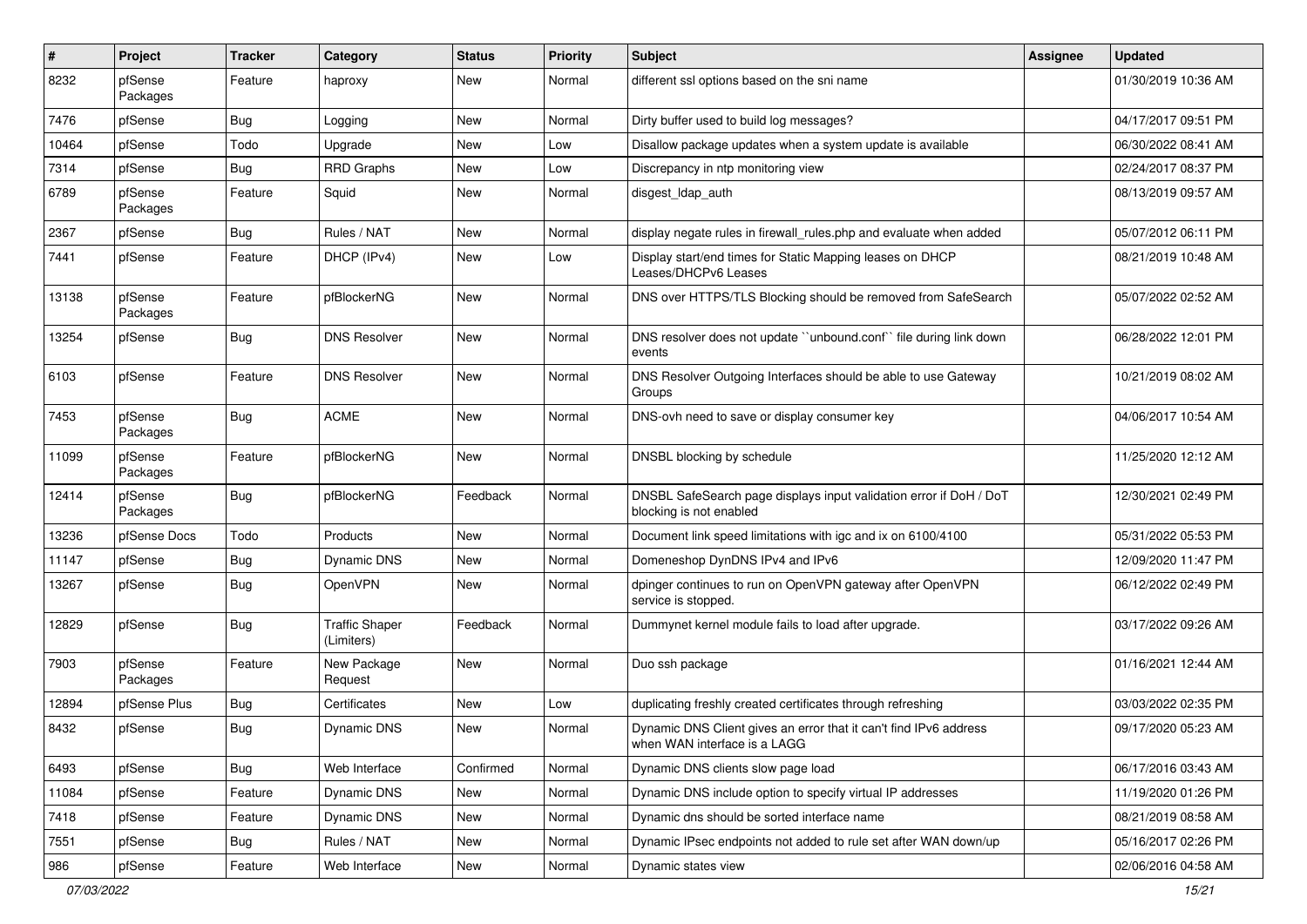| $\vert$ # | Project             | <b>Tracker</b> | Category                 | <b>Status</b> | <b>Priority</b> | <b>Subject</b>                                                                                 | <b>Assignee</b> | <b>Updated</b>      |
|-----------|---------------------|----------------|--------------------------|---------------|-----------------|------------------------------------------------------------------------------------------------|-----------------|---------------------|
| 11963     | pfSense<br>Packages | Feature        | <b>FRR</b>               | <b>New</b>    | Normal          | Dynamically change OSPF interface costs on selected interfaces on<br><b>CARP</b> event         |                 | 05/26/2021 04:13 AM |
| 12308     | pfSense<br>Packages | Feature        | New Package<br>Request   | New           | Normal          | Dynamicaly Update Firewall Aliases from OpenVPN LDAP Group<br>membership of the connected user |                 | 08/27/2021 12:51 AM |
| 7292      | pfSense             | Feature        | Dynamic DNS              | <b>New</b>    | Normal          | DynamicDNS configuration does not sync to HA secondary                                         |                 | 02/21/2017 04:56 PM |
| 9664      | pfSense             | Bug            | Dynamic DNS              | <b>New</b>    | Normal          | DynDNS and Dual-wan problem with CloudFlare (works with No-Ip)                                 |                 | 08/03/2019 10:00 AM |
| 9805      | pfSense             | <b>Bug</b>     | Dynamic DNS              | <b>New</b>    | Normal          | dynDNS cloudflare multiple entries                                                             |                 | 10/02/2019 04:51 PM |
| 11980     | pfSense<br>Packages | Bug            | FreeRADIUS               | Feedback      | Normal          | EAP does not work with SQL backend                                                             |                 | 07/21/2021 07:24 AM |
| 8474      | pfSense             | Feature        | <b>High Availability</b> | <b>New</b>    | Low             | Easier Conversion to HA Pair from Existing Non-HA Firewall                                     |                 | 04/19/2018 11:52 PM |
| 12705     | pfSense             | <b>Bug</b>     | <b>IPsec</b>             | Incomplete    | Normal          | ECDSA certificate does not work for IPSec VPN phase 1                                          |                 | 01/24/2022 03:22 PM |
| 7085      | pfSense             | Feature        | Rules / NAT              | <b>New</b>    | Normal          | <b>Edit Firewall Rules Seperator</b>                                                           |                 | 09/10/2017 09:15 AM |
| 3465      | pfSense             | <b>Bug</b>     | Traffic Shaper (ALTQ)    | <b>New</b>    | Normal          | Editing Traffic Shaper queues causes status queues.php error                                   |                 | 02/19/2014 01:53 AM |
| 10467     | pfSense             | Feature        | <b>Notifications</b>     | New           | Very Low        | Email alert functionality for system health                                                    |                 | 05/21/2020 06:02 AM |
| 13224     | pfSense             | <b>Bug</b>     | Notifications            | New           | Normal          | Email notification flood when UPS (NUT) and WAN send notifications                             |                 | 05/27/2022 01:58 AM |
| 4128      | pfSense             | Feature        | Notifications            | New           | Normal          | Email notification webgui configuration                                                        |                 | 11/18/2021 12:48 PM |
| 10718     | pfSense             | Feature        | <b>Notifications</b>     | New           | Normal          | Email notifications - add new field to enter a from: name                                      |                 | 07/01/2020 09:08 AM |
| 11567     | pfSense<br>Packages | Feature        | Mail report              | <b>New</b>    | Normal          | Email report add a note filed request                                                          |                 | 02/27/2021 03:44 PM |
| 8570      | pfSense             | Bug            | <b>XML Parser</b>        | <b>New</b>    | Normal          | Empty (dn)shaper config gets populated with newline                                            |                 | 08/20/2019 02:45 PM |
| 6647      | pfSense             | Todo           | Web Interface            | New           | Very Low        | <b>Enable Additional Security Headers</b>                                                      |                 | 05/14/2021 01:09 AM |
| 3793      | pfSense             | Feature        | Rules / NAT              | <b>New</b>    | Normal          | Enable external authentication support for rules                                               |                 | 08/05/2014 01:09 PM |
| 9704      | pfSense<br>Packages | Feature        | FreeRADIUS               | New           | Normal          | Enable filter_username                                                                         |                 | 08/27/2019 12:07 PM |
| 13227     | pfSense             | Feature        | <b>IPsec</b>             | <b>New</b>    | High            | Enable IPSec Virtual IP Pool assignment by Radius for Mobile Users -<br><b>SIMPLE FIX</b>      |                 | 05/27/2022 10:15 AM |
| 9544      | pfSense             | Feature        | Routing                  | <b>New</b>    | Normal          | Enable RADIX_MPATH                                                                             |                 | 04/21/2022 12:39 PM |
| 13219     | pfSense             | Feature        | <b>Captive Portal</b>    | New           | Very Low        | Enable/Disable single voucher roll                                                             |                 | 05/26/2022 08:14 AM |
| 8050      | pfSense             | <b>Bug</b>     | Interfaces               | New           | High            | Enabling bridge while interfaces have link freezes console                                     |                 | 11/03/2017 04:38 PM |
| 11414     | pfSense<br>Packages | <b>Bug</b>     | pfBlockerNG              | New           | Normal          | Enabling feed "Public_DNS4_all" breaks some Google services                                    |                 | 02/13/2021 02:46 AM |
| 13288     | pfSense             | <b>Bug</b>     | Configuration<br>Backend | New           | Normal          | Encode FreeRADIUS Custom Options                                                               |                 | 06/20/2022 10:36 AM |
| 13287     | pfSense             | Feature        | Configuration<br>Backend | <b>New</b>    | Normal          | Encode OpenVPN Custom Options                                                                  |                 | 06/20/2022 10:33 AM |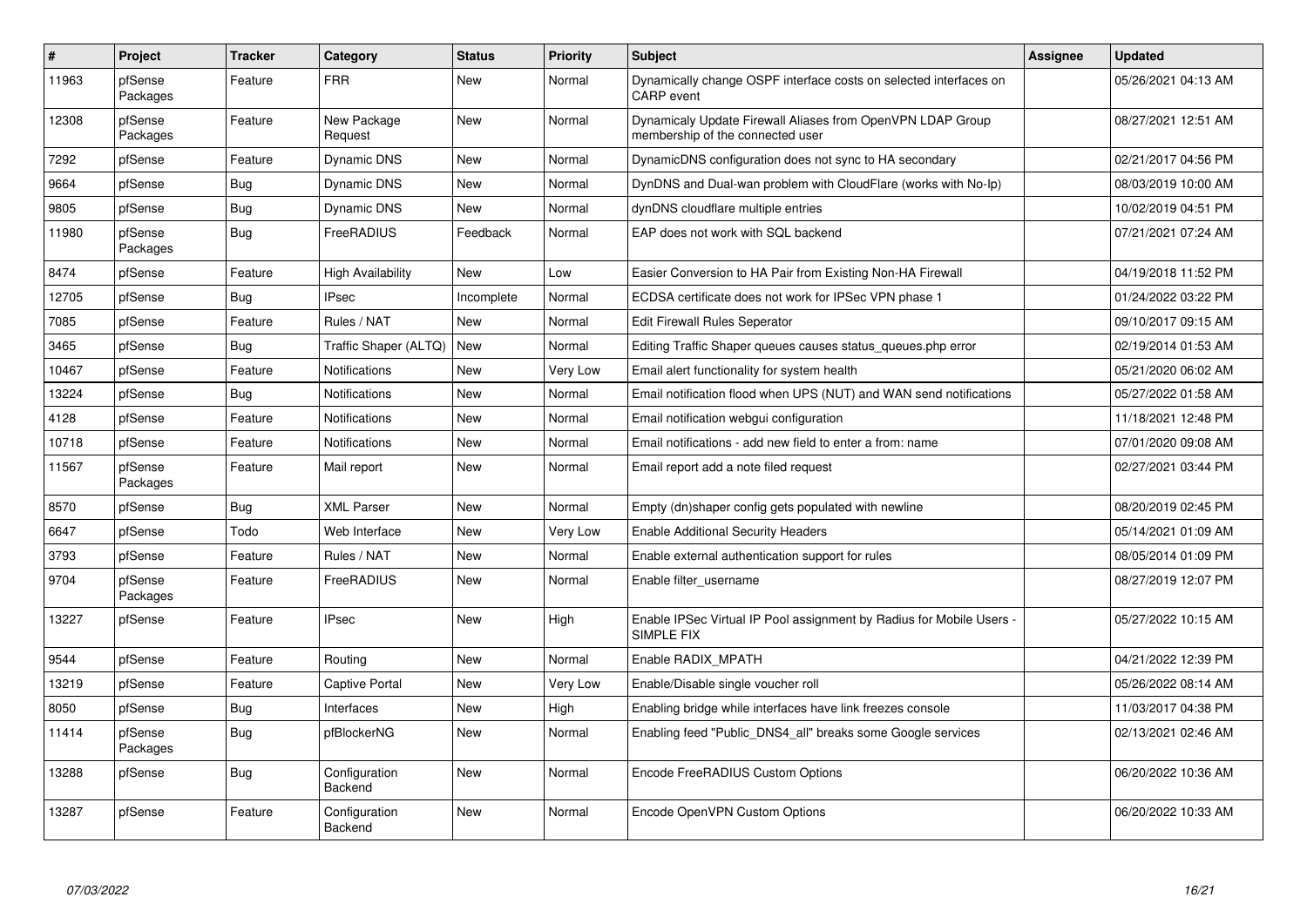| $\sharp$ | <b>Project</b>      | <b>Tracker</b> | Category                 | <b>Status</b>                 | <b>Priority</b> | <b>Subject</b>                                                                                                                  | <b>Assignee</b> | <b>Updated</b>      |
|----------|---------------------|----------------|--------------------------|-------------------------------|-----------------|---------------------------------------------------------------------------------------------------------------------------------|-----------------|---------------------|
| 7977     | pfSense             | <b>Bug</b>     | Translations             | New                           | Normal          | English text shown in stead of translated text (Routing - Gateway<br>groups - edit)                                             |                 | 08/21/2019 11:28 AM |
| 13242    | pfSense             | Feature        | Gateway Monitoring       | <b>New</b>                    | Normal          | Enhancements to static route creation/deletion for dpinger monitor IPs                                                          |                 | 06/03/2022 11:20 AM |
| 13280    | pfSense             | <b>Bug</b>     | Unknown                  | New                           | Normal          | Entries duplicated in /boot/loader.conf                                                                                         |                 | 06/19/2022 11:11 AM |
| 13068    | pfSense             | <b>Bug</b>     | Aliases / Tables         | <b>New</b>                    | Normal          | Error loading rules when URL Table IPs content is empty                                                                         |                 | 04/17/2022 09:07 PM |
| 8004     | pfSense             | Bug            | NAT Reflection           | <b>New</b>                    | Normal          | Error notice for a deleted NAT that had a RULE or an existing NAT<br>which is claimed to have no NAT port                       |                 | 10/24/2017 06:39 PM |
| 13290    | pfSense             | Regression     | Captive Portal           | Feedback                      | Normal          | Error "dummynet: bad switch 21!" with Captive Portals and Limiters<br>active                                                    |                 | 07/01/2022 04:53 AM |
| 9690     | pfSense             | <b>Bug</b>     | Interfaces               | New                           | Normal          | Ethernet flow control should be disabled by default                                                                             |                 | 08/19/2019 06:45 PM |
| 9241     | pfSense             | Bug            | Interfaces               | New                           | Normal          | Ethernet link cycles up/down if "auto-negotiate" is explicitly selected in<br>interface configuration                           |                 | 12/31/2018 08:36 PM |
| 12848    | pfSense             | Feature        | Dynamic DNS              | New                           | Normal          | Evaluation of the DynDNS "Result Match" string                                                                                  |                 | 02/22/2022 02:01 AM |
| 11440    | pfSense             | Feature        | Web Interface            | New                           | Low             | Expand collapsed sections by clicking anywhere on header                                                                        |                 | 10/28/2021 01:35 PM |
| 8316     | pfSense             | Feature        | Rules / NAT              | <b>New</b>                    | Low             | expiration date when creating new rules                                                                                         |                 | 08/21/2019 09:11 AM |
| 2774     | pfSense             | Feature        | DHCP (IPv4)              | <b>New</b>                    | Normal          | Extend DHCP Pools code to allow using different subnets                                                                         |                 | 08/19/2019 10:27 AM |
| 12519    | pfSense             | Bug            | Authentication           | New                           | Normal          | Fail authentication using special character in password via the LDAP<br>connector                                               |                 | 11/12/2021 07:39 AM |
| 7956     | pfSense             | Feature        | Web Interface            | <b>New</b>                    | Normal          | Favicon able to match GUI colour setting?                                                                                       |                 | 10/17/2017 06:36 AM |
| 13165    | pfSense             | Feature        | Dashboard                | <b>Pull Request</b><br>Review | Normal          | Feat: live update for Services dashboard widget                                                                                 |                 | 05/15/2022 01:48 AM |
| 7449     | pfSense<br>Packages | Feature        | OpenVPN Client<br>Export | New                           | Normal          | feature request for openvpn-client-export package, add the support for<br>openvpn up and down script, for mapping network drive |                 | 08/06/2019 05:06 PM |
| 11921    | pfSense             | Feature        | <b>DNS Resolver</b>      | New                           | Very Low        | Feature Request: Compile unbound with EDNS Client Subnet (ECS)<br>module (--enable-subnet)                                      |                 | 05/14/2021 07:29 AM |
| 13199    | pfSense<br>Packages | Feature        | pfBlockerNG              | New                           | Normal          | Feed groups should not have the first listing in the group bar                                                                  |                 | 05/23/2022 06:03 AM |
| 12402    | pfSense Docs        | Todo           | Configuration            | <b>New</b>                    | Normal          | Feedback on Configuration - Advanced Configuration Options -<br>Notifications                                                   |                 | 09/24/2021 12:46 AM |
| 12268    | pfSense Docs        | Todo           | <b>Firewall Rules</b>    | <b>New</b>                    | Normal          | Feedback on Firewall - Aliases                                                                                                  |                 | 08/17/2021 12:55 AM |
| 12770    | pfSense Docs        | Todo           | Firewall Rules           | <b>Pull Request</b><br>Review | Normal          | Feedback on Firewall — Configuring firewall rules                                                                               |                 | 06/27/2022 07:42 AM |
| 12237    | pfSense Docs        | Todo           | Hardware                 | <b>New</b>                    | Normal          | Feedback on Hardware - Hardware Tuning and Troubleshooting                                                                      |                 | 08/10/2021 03:13 AM |
| 12659    | pfSense Docs        | Todo           | Hardware                 | New                           | Normal          | Feedback on Hardware - Hardware Tuning and Troubleshooting -<br>Flow Control for ix                                             |                 | 01/16/2022 10:22 AM |
| 12411    | pfSense Docs        | Todo           | <b>High Availability</b> | <b>New</b>                    | Normal          | Feedback on High Availability - pfSense XML-RPC Config Sync<br>Overview                                                         |                 | 09/29/2021 10:39 AM |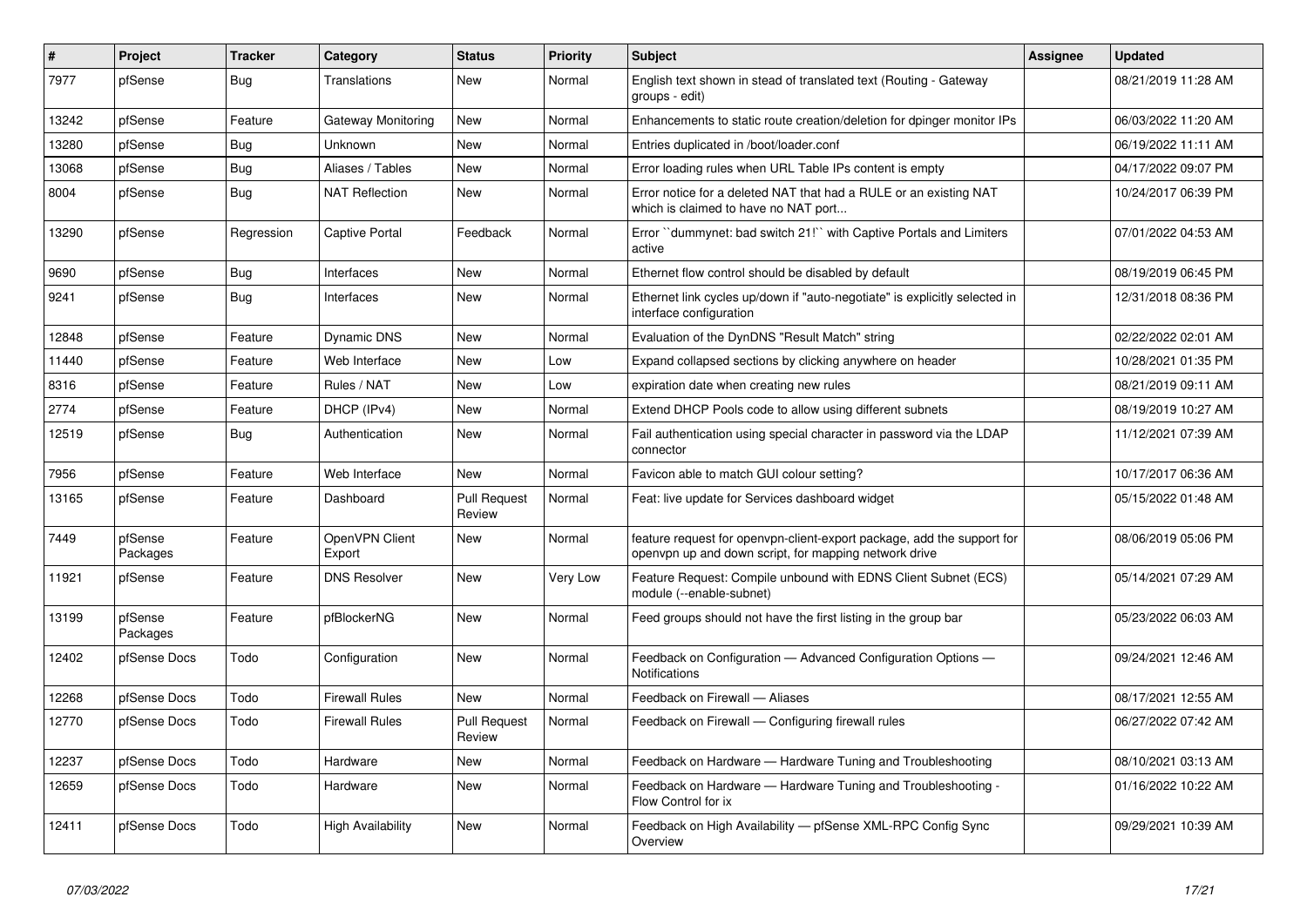| #     | Project             | <b>Tracker</b> | Category                 | <b>Status</b> | <b>Priority</b> | Subject                                                                                                     | <b>Assignee</b> | <b>Updated</b>      |
|-------|---------------------|----------------|--------------------------|---------------|-----------------|-------------------------------------------------------------------------------------------------------------|-----------------|---------------------|
| 11648 | pfSense Docs        | Todo           | Packages                 | New           | Normal          | Feedback on Packages - AWS VPC Wizard - pfSense Plus<br><b>Configuration Details</b>                        |                 | 03/10/2021 06:30 AM |
| 11026 | pfSense<br>Packages | Feature        | FreeRADIUS               | New           | Low             | Feedback on Packages - FreeRADIUS package                                                                   |                 | 11/02/2020 07:21 AM |
| 11944 | pfSense Docs        | Todo           | Packages                 | <b>New</b>    | Normal          | Feedback on Packages - FRR Package - Bidirectional Forwarding<br>Detection                                  |                 | 05/21/2021 12:57 AM |
| 12395 | pfSense Docs        | Todo           | Packages                 | New           | Normal          | Feedback on Packages - FRR Package - Border Gateway Protocol<br><b>BGP Required Information</b>             |                 | 09/21/2021 04:32 PM |
| 12098 | pfSense Docs        | Correction     | Configuration            | <b>New</b>    | Normal          | Feedback on pfSense Configuration Recipes - Accessing a<br>CPE/Modem from Inside the Firewall               |                 | 07/02/2021 02:30 AM |
| 12787 | pfSense Docs        | Todo           | <b>IPsec</b>             | <b>New</b>    | Normal          | Feedback on pfSense Configuration Recipes - Routing Internet<br>Traffic Through a Site-to-Site IPsec Tunnel |                 | 02/11/2022 11:28 PM |
| 12883 | pfSense Docs        | Todo           | <b>DNS</b>               | <b>New</b>    | Normal          | Feedback on Services - DNS Resolver - Host Overrides                                                        |                 | 02/28/2022 07:54 PM |
| 12063 | pfSense Docs        | Todo           | Dynamic DNS              | New           | Normal          | Feedback on Services — Dynamic DNS — Configuring RFC 2136<br>Dynamic DNS updates                            |                 | 06/18/2021 06:24 PM |
| 11714 | pfSense Docs        | New Content    | <b>High Availability</b> | <b>New</b>    | Normal          | Feedback on Troubleshooting - Troubleshooting High Availability<br><b>DHCP Failover</b>                     |                 | 03/21/2021 05:58 PM |
| 11227 | pfSense<br>Packages | Feature        | pfBlockerNG              | <b>New</b>    | Normal          | Feeds update                                                                                                |                 | 01/07/2021 12:11 AM |
| 11178 | pfSense<br>Packages | Feature        | Filer                    | <b>New</b>    | Normal          | Filer do not ask what to do with previous filename                                                          |                 | 12/31/2020 02:45 AM |
| 10426 | pfSense<br>Packages | Bug            | Filer                    | Feedback      | Normal          | Filer must validate that File name is uniq                                                                  |                 | 04/20/2022 11:02 AM |
| 11235 | pfSense<br>Packages | <b>Bug</b>     | Filer                    | <b>New</b>    | Normal          | Filer run script when "state" unchanged                                                                     |                 | 01/08/2021 07:24 AM |
| 5658  | pfSense             | Bug            | Captive Portal           | Confirmed     | Low             | Files with the same name cannot be uploaded to multiple captive<br>portal zones                             |                 | 12/18/2015 07:19 PM |
| 13067 | pfSense             | Bug            | <b>FilterDNS</b>         | <b>New</b>    | Normal          | filterdns resolve interval is twice the intended value                                                      |                 | 04/17/2022 07:45 PM |
| 12056 | pfSense             | Bug            | Logging                  | New           | Normal          | Filterlog says "Unknown Option %u"                                                                          |                 | 06/18/2021 05:51 AM |
| 10493 | pfSense             | Bug            | <b>IPsec</b>             | New           | Normal          | filter_get_vpns_list() issues                                                                               |                 | 05/06/2020 01:07 AM |
| 10290 | pfSense             | Feature        | Aliases / Tables         | New           | Very Low        | Firewall Aliases Add button on top of list                                                                  |                 | 07/10/2021 01:03 PM |
| 12667 | pfSense<br>Packages | <b>Bug</b>     | WireGuard                | New           | Normal          | Firewall Crashed After Upgrading Wireguard                                                                  |                 | 01/07/2022 09:18 AM |
| 13045 | pfSense<br>Packages | <b>Bug</b>     | WireGuard                | New           | Normal          | Firewall floating rules ignore WireGuard traffic                                                            |                 | 04/11/2022 09:40 AM |
| 12857 | pfSense             | Bug            | Gateways                 | New           | Normal          | Firewall gateway goes away when making changes to Bridge0 device                                            |                 | 02/27/2022 11:20 AM |
| 10701 | pfSense             | <b>Bug</b>     | Web Interface            | New           | Very Low        | Firewall Log too wide with Rule Description Column                                                          |                 | 06/25/2020 07:36 AM |
| 11566 | pfSense             | <b>Bug</b>     | Web Interface            | New           | Low             | Firewall Maximum Table Entries "default size" is whatever is entered                                        |                 | 02/27/2021 10:01 AM |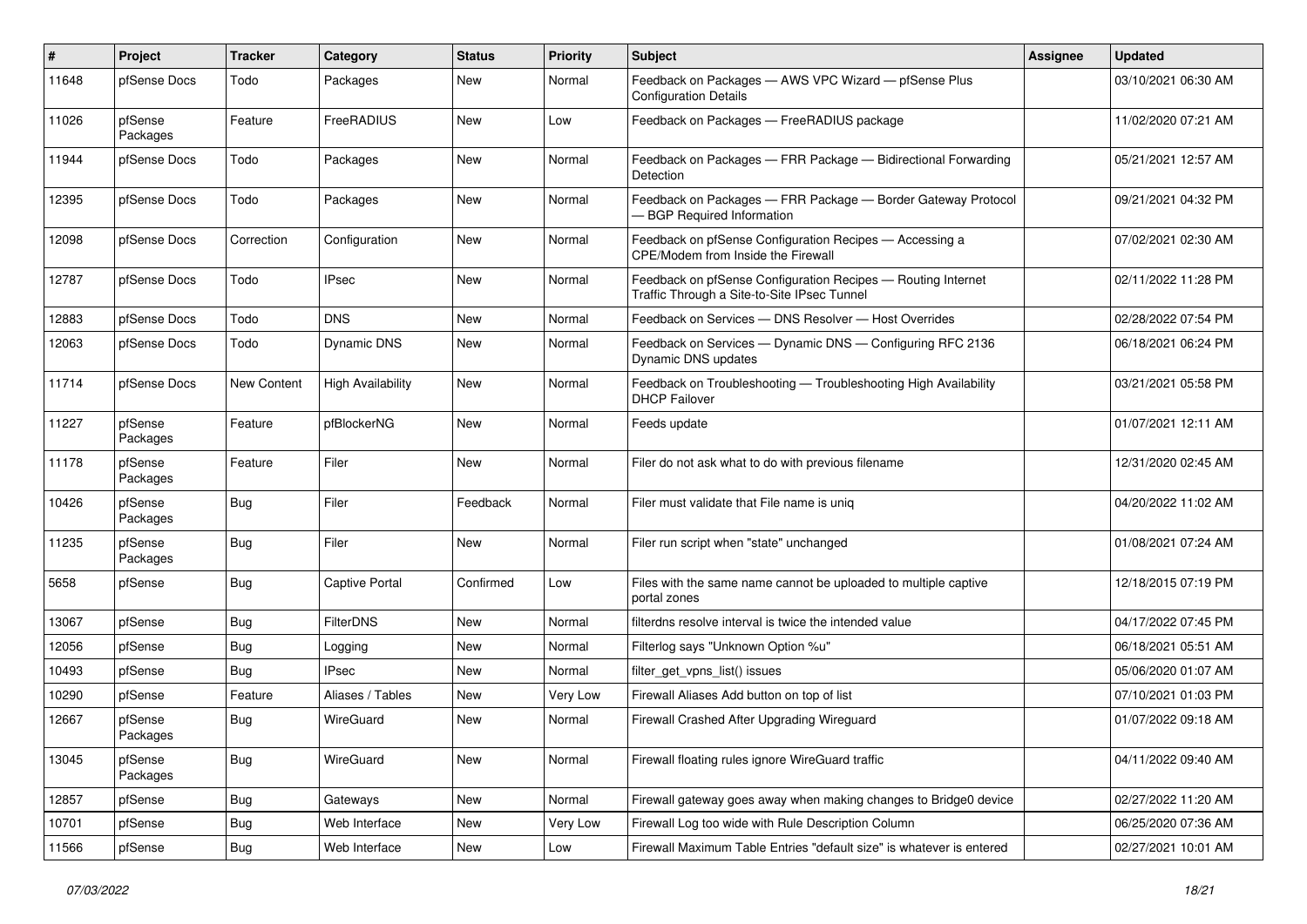| $\vert$ # | Project             | <b>Tracker</b> | Category                | <b>Status</b>                 | <b>Priority</b> | <b>Subject</b>                                                                                                                                                     | Assignee | <b>Updated</b>      |
|-----------|---------------------|----------------|-------------------------|-------------------------------|-----------------|--------------------------------------------------------------------------------------------------------------------------------------------------------------------|----------|---------------------|
| 13144     | pfSense             | <b>Bug</b>     | Rules / NAT             | <b>New</b>                    | Very Low        | Firewall rule entries can get out of sync when entries are deleted while<br>other administrators are editing entries simultaneously                                |          | 05/10/2022 07:26 AM |
| 7373      | pfSense             | <b>Bug</b>     | Rules / NAT             | <b>New</b>                    | Normal          | Firewall schedules GUI needs to be redone from scratch                                                                                                             |          | 08/21/2019 08:56 AM |
| 13051     | pfSense             | Bug            | Traffic Shaper (ALTQ)   | New                           | Normal          | Firewall traffic shaper by interface selection unknow                                                                                                              |          | 04/12/2022 07:03 AM |
| 8270      | pfSense             | Todo           | Web Interface           | <b>New</b>                    | Very Low        | Fix grammatically erroneous repetition                                                                                                                             |          | 01/11/2018 08:19 AM |
| 11589     | pfSense             | Feature        | <b>Traffic Graphs</b>   | <b>Pull Request</b><br>Review | Low             | Fix iftop experimental traffic fetcher, unify and improve output style                                                                                             |          | 03/03/2021 03:30 PM |
| 11232     | pfSense             | Bug            | <b>Operating System</b> | New                           | Normal          | Fix pfSense fsync                                                                                                                                                  |          | 01/08/2021 08:53 AM |
| 10503     | pfSense<br>Packages | Bug            | <b>FRR</b>              | <b>New</b>                    | Normal          | Flapping any GW in multi-WAN influences restating all IPsec tunnels<br>in FRR which leads to dropping all IPsec VTI static routes and related<br><b>BGP</b> issues |          | 05/08/2020 07:51 PM |
| 13161     | pfSense             | Feature        | Web Interface           | New                           | Very Low        | FLASH PORT'S LED button, to help quickly find port that need to be<br>connected to patch&cable                                                                     |          | 05/14/2022 06:35 AM |
| 13046     | pfSense             | <b>Bug</b>     | Rules / NAT             | New                           | Normal          | Floating rule applied to IPv6 interface with a SLAAC DHCPv6 gateway<br>reports error on boot                                                                       |          | 04/11/2022 09:50 AM |
| 6627      | pfSense             | Bug            | Rules / NAT             | New                           | Normal          | floating tab match rules ignore quick action so should be removed                                                                                                  |          | 07/18/2016 02:15 PM |
| 8752      | pfSense<br>Packages | Bug            | squidguard              | New                           | Normal          | For SquidGuard in "Common ACL" menu "Target Rules List" "access"<br>option always stays with default value '---' for my Target category                            |          | 08/06/2018 05:53 AM |
| 7934      | pfSense             | Feature        | Dashboard               | New                           | Very Low        | format support phone# for international use                                                                                                                        |          | 10/12/2017 04:38 PM |
| 11522     | pfSense<br>Packages | <b>Bug</b>     | Zabbix                  | New                           | Normal          | fping6 error                                                                                                                                                       |          | 02/24/2021 07:13 AM |
| 8589      | pfSense<br>Packages | <b>Bug</b>     | FreeRADIUS              | <b>New</b>                    | Normal          | FreeRadius 0.15.5_2 ignoring tunnelled-reply=no                                                                                                                    |          | 02/18/2019 03:40 PM |
| 8513      | pfSense<br>Packages | <b>Bug</b>     | FreeRADIUS              | New                           | High            | Freeradius 3.x Idap problem                                                                                                                                        |          | 02/18/2019 05:22 PM |
| 10695     | pfSense<br>Packages | <b>Bug</b>     | FreeRADIUS              | <b>New</b>                    | Normal          | FreeRadius Accounting skipping MBs after reboot due to power down                                                                                                  |          | 06/24/2020 04:49 AM |
| 8031      | pfSense<br>Packages | Feature        | FreeRADIUS              | <b>New</b>                    | Normal          | FreeRADIUS copy entry function                                                                                                                                     |          | 08/16/2019 01:01 PM |
| 11534     | pfSense<br>Packages | Regression     | FreeRADIUS              | <b>New</b>                    | High            | FreeRADIUS EAP anonymous connection forbidden out-of-tunnel                                                                                                        |          | 07/14/2021 02:32 AM |
| 4506      | pfSense<br>Packages | Feature        | FreeRADIUS              | <b>New</b>                    | Normal          | FreeRADIUS groups/hunt groups                                                                                                                                      |          | 03/10/2015 08:51 PM |
| 12982     | pfSense<br>Packages | Bug            | FreeRADIUS              | <b>New</b>                    | Normal          | FreeRadius RadReply table entries missing from pf                                                                                                                  |          | 06/19/2022 05:38 PM |
| 11802     | pfSense<br>Packages | Bug            | FreeRADIUS              | <b>New</b>                    | Normal          | FreeRADIUS sync                                                                                                                                                    |          | 05/10/2021 04:18 AM |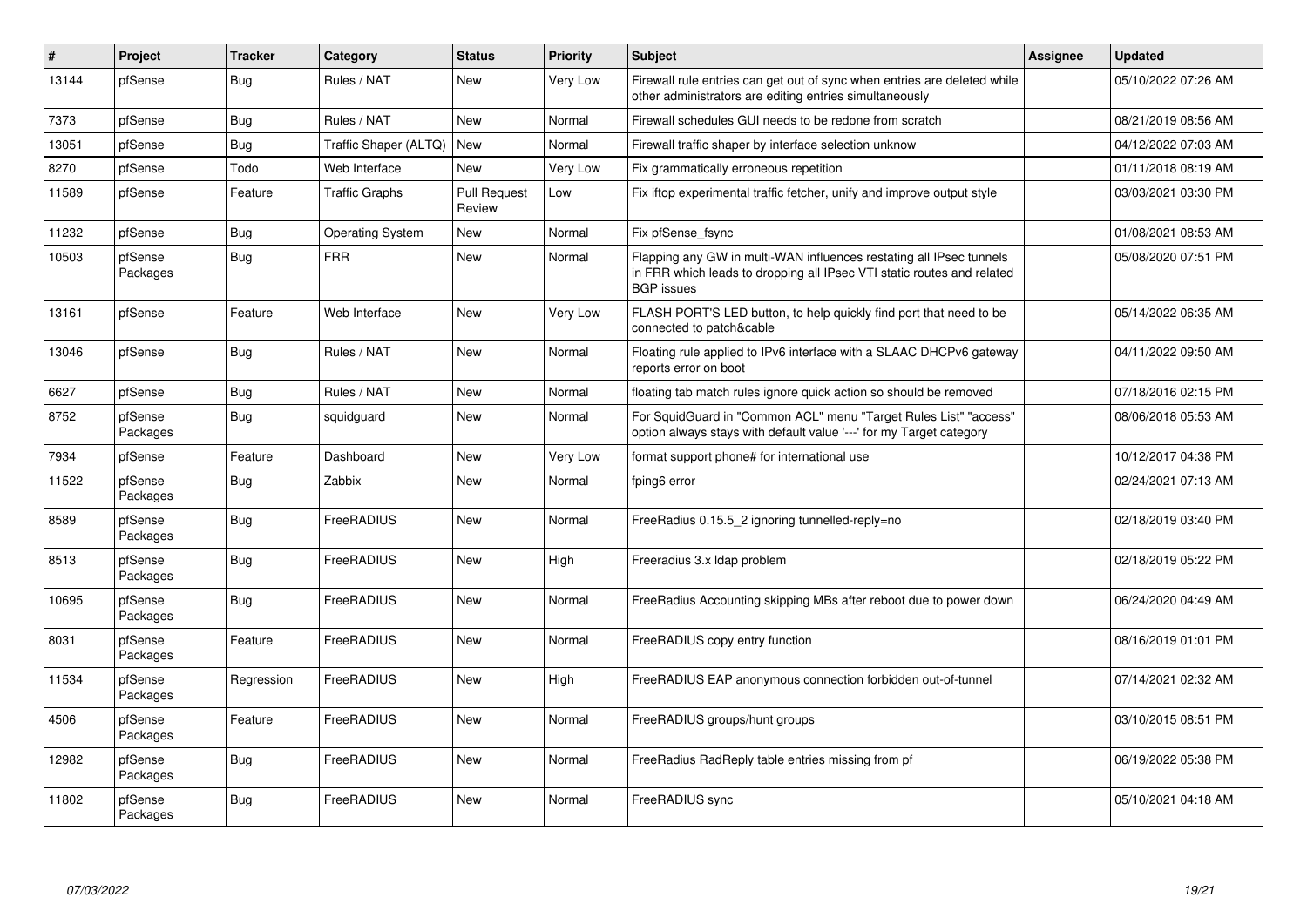| $\vert$ # | Project             | <b>Tracker</b> | Category                  | <b>Status</b>                 | <b>Priority</b> | <b>Subject</b>                                                                                                                                                          | Assignee | <b>Updated</b>      |
|-----------|---------------------|----------------|---------------------------|-------------------------------|-----------------|-------------------------------------------------------------------------------------------------------------------------------------------------------------------------|----------|---------------------|
| 12742     | pfSense<br>Packages | Bug            | FreeRADIUS                | Feedback                      | Normal          | freeRADIUS virtual-server-default: modules dailycounter,<br>monthlycounter, noresetcounter, expire_on_login in authorize section<br>prevent virtual server from loading |          | 03/01/2022 12:45 PM |
| 12126     | pfSense<br>Packages | Bug            | FreeRADIUS                | <b>New</b>                    | Normal          | freeradius3 0.15.7_31                                                                                                                                                   |          | 10/11/2021 08:21 AM |
| 10935     | pfSense<br>Packages | Bug            | <b>FRR</b>                | New                           | Normal          | FRR 0.6.7-6 - BGPD service recycled IPv6 without Route Map                                                                                                              |          | 12/30/2020 05:00 PM |
| 10516     | pfSense<br>Packages | <b>Bug</b>     | <b>FRR</b>                | New                           | Normal          | FRR Access list                                                                                                                                                         |          | 12/06/2020 11:02 PM |
| 11841     | pfSense<br>Packages | <b>Bug</b>     | <b>FRR</b>                | <b>New</b>                    | Normal          | FRR access lists default bahavior changed to permit by default                                                                                                          |          | 04/22/2021 09:52 AM |
| 12951     | pfSense<br>Packages | <b>Bug</b>     | <b>FRR</b>                | Feedback                      | Normal          | FRR cannot remove IPv6 routes                                                                                                                                           |          | 03/22/2022 09:24 PM |
| 11650     | pfSense<br>Packages | Bug            | <b>FRR</b>                | New                           | Very Low        | FRR configuration broken on restore of manually edited FRR config<br>sections                                                                                           |          | 03/10/2021 08:50 AM |
| 11377     | pfSense<br>Packages | <b>Bug</b>     | <b>FRR</b>                | <b>Pull Request</b><br>Review | Normal          | FRR deinstall                                                                                                                                                           |          | 03/10/2021 08:21 AM |
| 11936     | pfSense<br>Packages | Bug            | <b>FRR</b>                | Incomplete                    | High            | FRR does not connect BGP when using password                                                                                                                            |          | 05/19/2021 08:12 AM |
| 12889     | pfSense<br>Packages | Feature        | <b>FRR</b>                | <b>New</b>                    | Normal          | FRR GUI add set ipv6 next-hop global                                                                                                                                    |          | 03/02/2022 06:10 AM |
| 11835     | pfSense<br>Packages | <b>Bug</b>     | <b>FRR</b>                | New                           | Normal          | FRR OSPF redistributed connected routes disappearing                                                                                                                    |          | 04/22/2021 07:11 AM |
| 11158     | pfSense<br>Packages | <b>Bug</b>     | <b>FRR</b>                | New                           | High            | <b>FRR Prefix Lists</b>                                                                                                                                                 |          | 12/30/2020 04:55 PM |
| 8547      | pfSense<br>Packages | Feature        | New Package<br>Request    | <b>New</b>                    | Normal          | fwknop Port Knocking Package                                                                                                                                            |          | 02/08/2021 12:17 PM |
| 8743      | pfSense             | Todo           | Gateways                  | <b>New</b>                    | Low             | Gateway Groups page should list gateways in tier order                                                                                                                  |          | 08/14/2019 12:16 PM |
| 11960     | pfSense             | Bug            | <b>Gateway Monitoring</b> | Feedback                      | Normal          | Gateway Monitoring Traffic Goes Out Default Gateway                                                                                                                     |          | 12/20/2021 05:43 AM |
| 7671      | pfSense             | Feature        | Gateway Monitoring        | New                           | Normal          | Gateway Monitoring Via Custom Script or Telnet.                                                                                                                         |          | 09/18/2020 02:59 PM |
| 3312      | pfSense             | Bug            | <b>IPsec</b>              | <b>New</b>                    | Normal          | Gateway on IPsec rules is not functional in pf                                                                                                                          |          | 01/28/2020 10:09 PM |
| 8343      | pfSense             | Bug            | Gateways                  | <b>New</b>                    | Normal          | Gateway Routes (Default Routes) not removed in Kernel when<br>removed from GUI                                                                                          |          | 05/14/2020 01:22 AM |
| 12534     | pfSense Plus        | Feature        | Hardware / Drivers        | <b>New</b>                    | Normal          | Generate a ISO Image for Remote Restore of pfSense Plus on the<br>XG-1537 and 1541 units with IPMI                                                                      |          | 05/30/2022 10:28 AM |
| 7289      | pfSense             | Bug            | Certificates              | New                           | Low             | Generating 4096bit Certificate                                                                                                                                          |          | 08/14/2019 09:56 AM |
| 7821      | pfSense             | <b>Bug</b>     | DHCP (IPv6)               | New                           | Normal          | GIF does not support broadcast                                                                                                                                          |          | 08/29/2017 10:50 AM |
| 11872     | pfSense             | Bug            | Interfaces                | <b>New</b>                    | Normal          | gif interfaces reporting incorrect traffic counters                                                                                                                     |          | 12/30/2021 04:00 AM |